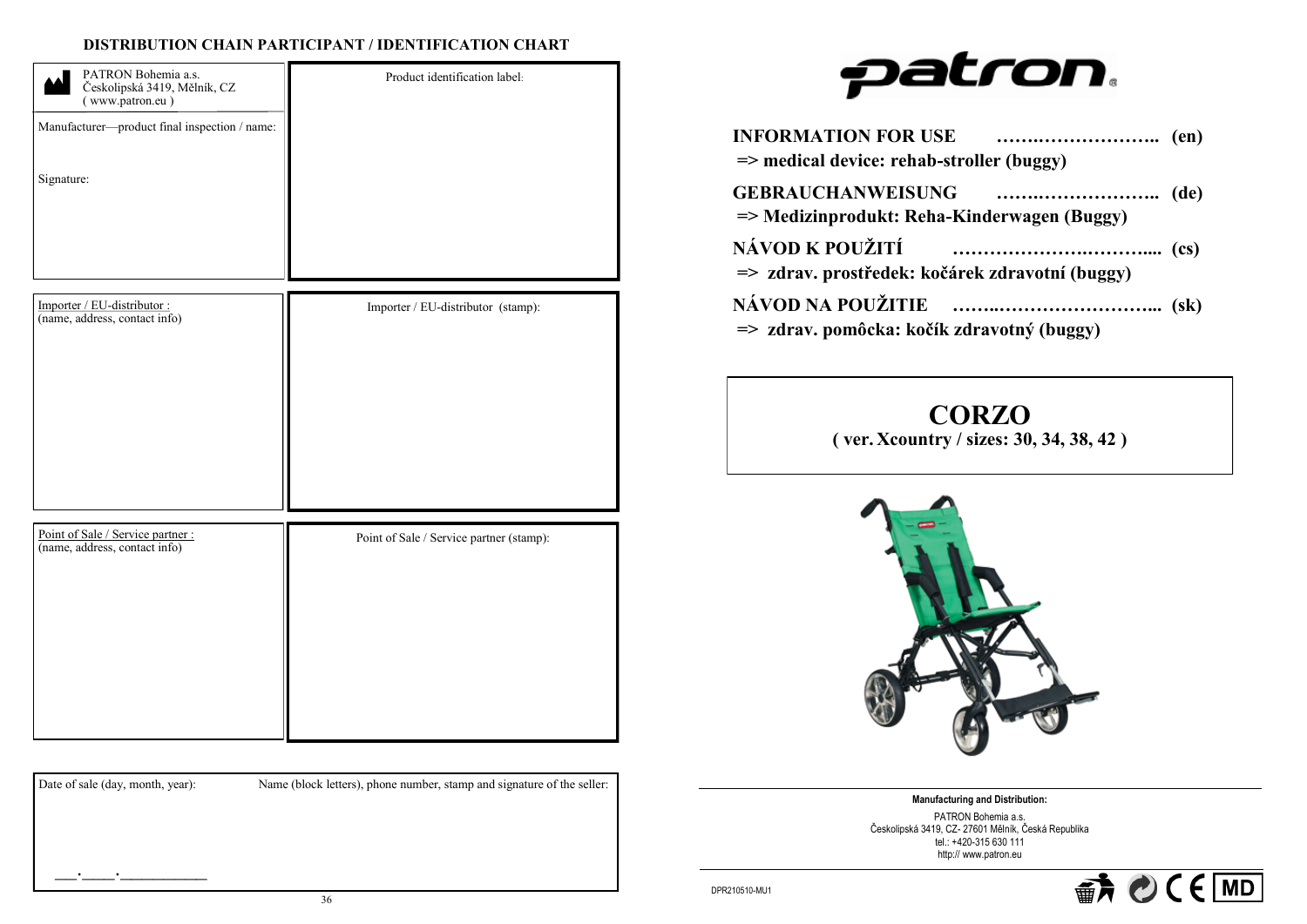

| <b>Technical specification:</b>    | <b>Technische Daten:</b>               | Technické údaie:                       | Technické údaie:                         | CRX30                       | <b>CRX34</b>                | <b>CRX38</b>         | <b>CRX42</b> |
|------------------------------------|----------------------------------------|----------------------------------------|------------------------------------------|-----------------------------|-----------------------------|----------------------|--------------|
| Backrest height (mm)               | Rückenlehnenhöhe (mm)                  | Výška opěrky zad (mm)                  | Výška opierky chrbta                     | 550-650                     | 580-690                     | 660-930              | 660-930      |
| Seat depth (mm)                    | Sitztiefe (mm)                         | Hloubka sedačky (mm)                   | Hĺbka sedačkv                            | 280-340                     | 290-350                     | 320-390              | 330-400      |
| Seat width (mm)                    | Sitzbreite (mm)                        | Šířka sedačky (mm)                     | Šírka sedačkv                            | 300                         | 340                         | 380                  | 420          |
| Seat to footrest (mm)              | Unterschenkellänge(mm)                 | Vzdálenost sedačka-<br>podnožka (mm)   | Vzdialenosť sedačka-<br>podnožka         | 310-440                     | 320-460                     | 290-450              | 350-520      |
| Backrest angle                     | Rückenlehnenwinkel                     | Náklon opěrky zad                      | Náklon opierky chrbta                    | $90^{\circ}$ , $89^{\circ}$ | $94^{\circ}$ , $91^{\circ}$ | $90^\circ, 88^\circ$ | 94°, 92°     |
| Seat angle                         | Sitzwinkel                             | Náklon sedačkv                         | Náklon sedačkv                           | $20^{\circ}$                | $25^{\circ}$                | $25^{\circ}$         | $21^{\circ}$ |
| Total length (mm)                  | Gesamtlänge (mm)                       | Celková délka (mm)                     | Celková dĺžka (mm)                       | 960                         | 1010                        | 980                  | 1050         |
| Total width (mm)                   | Gesamtbreite (mm)                      | Celková šířka (mm)                     | Celková šírka (mm)                       | 520                         | 570                         | 620                  | 650          |
| Total height /<br>with handle (mm) | Gesamthöhe /<br>mit Schiebergriff (mm) | Celková výška /<br>poloh.vodítkem (mm) | Celková výška / po-<br>loh.vodítkom (mm) | 1010/1000<br>1110           | 1070/960-<br>1040           | 1170/920             | 1170/920     |
| Total weight (kg)                  | Gesamtgewicht (kg)                     | Celková hmotnost (kg)                  | Celková hmotnosť (kg)                    | 12,7                        | 13,0                        | 14,0                 | 14,7         |
| Maximum load (kg)                  | Maximale Beladung (kg)                 | Nosnost (kg)                           | Nosnosť (kg)                             | 45.0                        | 55.0                        | 75.0                 | 75,0         |
| Folded stroller<br>ength (mm)      | Länge gefaltet (mm)                    | Délka složeného<br>kočárku (mm)        | Dĺžka zloženého kočíku<br>(mm            | 1140                        | 1160                        | 1180                 | 1260         |
| Folded stroller<br>width (mm)      | Breite gefaltet (mm)                   | Šířka složeného<br>kočárku (mm)        | Šírka zloženého kočíku<br>(mm)           | 320                         | 310                         | 320                  | 370          |
| Folded stroller<br>height (mm)     | Höhe gefaltet (mm)                     | Výška složeného<br>kóčárku (mm)        | Výška zloženého kočíku<br>(mm)           | 340                         | 360                         | 330                  | 320          |

| 1.  | vodítko                 |
|-----|-------------------------|
| 2.  | páčka s račňou          |
| 3.  | poistka vodítka         |
| 4.  | rúrka chrbtovej opierky |
| 5.  | chrbtová opierka        |
| 6.  | kríž zadné              |
| 7.  | bezpečnostný pás        |
| 8.  | rúrka sedáku            |
| 9.  | brzda                   |
| 10. | koleso zadnej           |
| 11. | zadné rozpera           |
| 12. | transportná poistka     |

- $\frac{11}{12}$ .<br>13. 13. výstuha sedáku
- 14. sedacie rozpera
- 15. poistka sedadla<br>16. páčka s račňou
- 16. páčka s račňou
- 17. koleso prednej
- 18. lýtková opora
- 19. poistka podnožky
- 20. podnožka
- 21. pružina
- 22. sedák
- 23. výsuvná rúrka sedáku
- 24. rúrka predné
- 25. poťah podrúčky
- 26. nástavec chrbtovej opierky
- 27. základný rám
- 28. spona výstuhy sedáku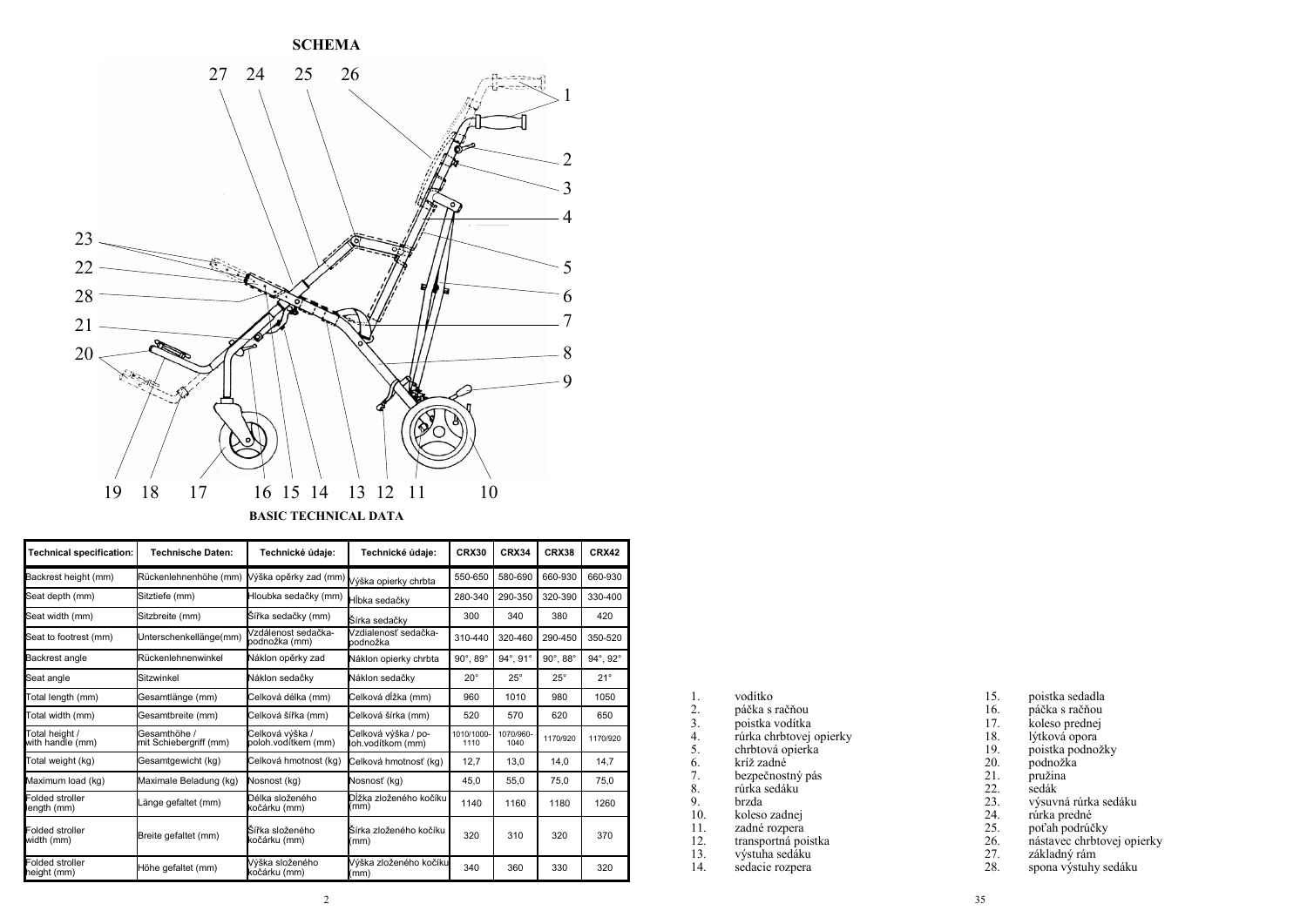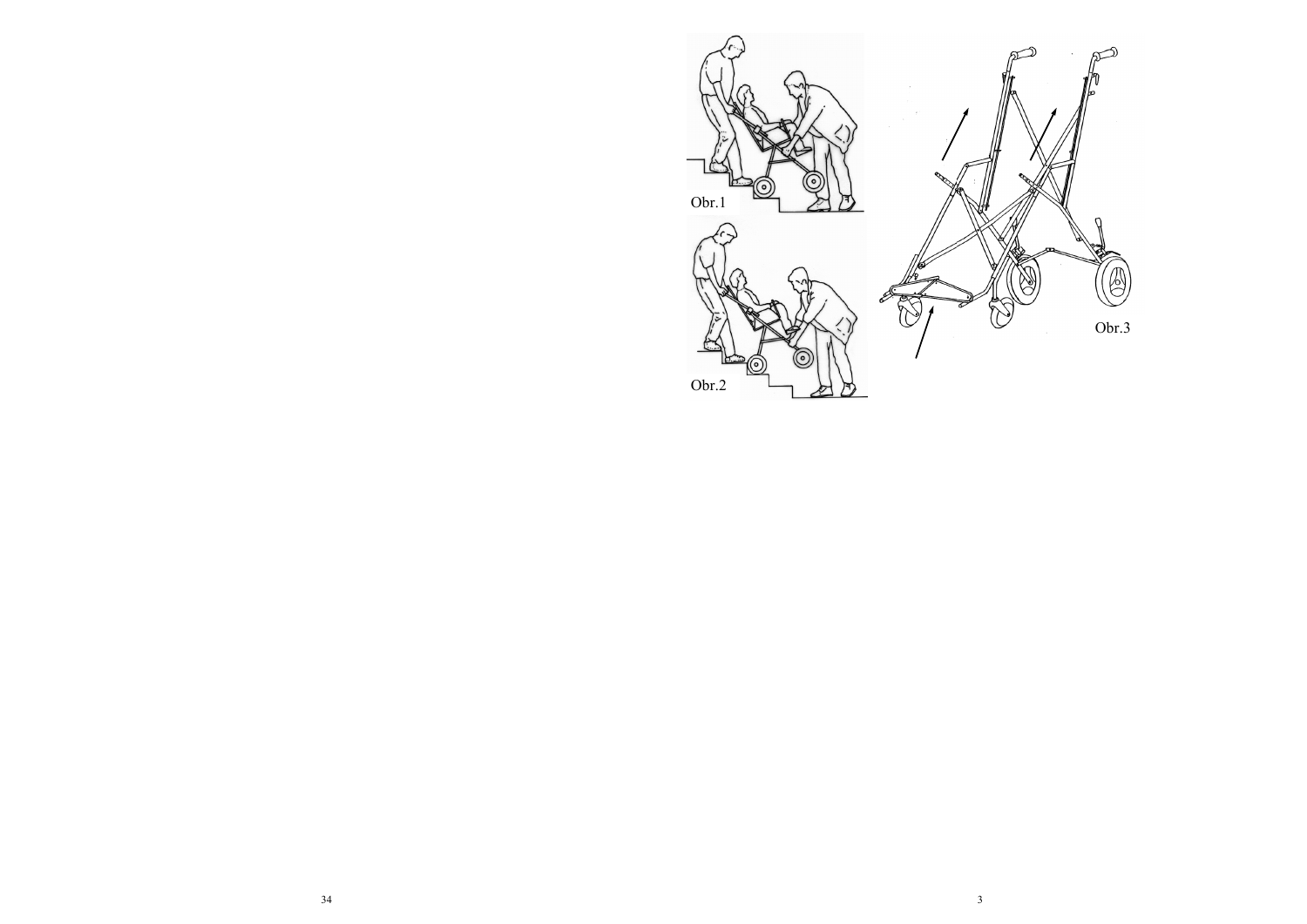*(Information for Use - latest revision date: 10.05.2021)*

## **INTRODUCTION:**

Dear customers, read this document carefully before using this product for the first time. Follow all safety instructions stated in this document. If you have any questions about the product and its proper use, contact professional staff or a service centre. Report any serious adverse event related to the product, or any deterioration in the user's health in connection with the use of the product, immediately to the official distributor of the product in your country or to the manufacturer of the product. For latest safety and/or recall information for this product, as well as the product declaration of conformity, please contact the official distributor of the product in your country or the product manufacturer. Keep this document in a safe place for further reference.

## $|\mathbf{f}|$ **............ WARNING, CAUTION:**

- **CAUTION! Any load attached to the handle (bag, …) affects the stability of the buggy!**
- **Never leave your child unattended!**
- **Recommended tire air-pressure: 180 kPa**

## **…….maximum load.**

- **WARNING! Keep fingers and cover out of any moving parts when operating with the stroller.**
- **WARNING! Never leave your child unattended! Even if the belts and brakes are in use.**
- **WARNING! Check before use that all locking devices are properly locked and all safety equipments are properly used.**
- **WARNING! Check before use that seat unit is properly locked in the chassis interface.**
- **WARNING! The seat unit is not suitable for a child younger 6 months.**
- **WARNING! This product must not be used while jogging or in-line skating.**
- **ATENTION! Read this manual carefully before the first use of the stroller, as well as keep it for further reference. Safety of a child might be in danger in case you will not follow the instructions and safety notices mentioned I the user guide.**

## **PRODUCT - DESCRIPTION, FEATURES, IDENTIFICATION:**

You have received a product that is determined for versatile everyday usage outdoor, as well as indoor at home. Before using the product for the first time, get to know carefully how to use it , how to handle with it, how works all the product features, to avoid any possibility of injury. In particular, observe the following instructions:

- All users and / or their accompanying persons must be trained by qualified personnel how to operate with the product. Users and / or their accompanying persons are obliged to read and learn in particular about the residual risks of this product, in connection with the safety instructions given in this document.
- The product has been adapted to the individual needs of the user. Additional changes may only be made by qualified personnel.
- We recommend that you check the product customization once a year to ensure optimal product setup for users. Especially for users with changing anatomy (eg body dimensions and weight) it is recommended to adjust at least once every six months.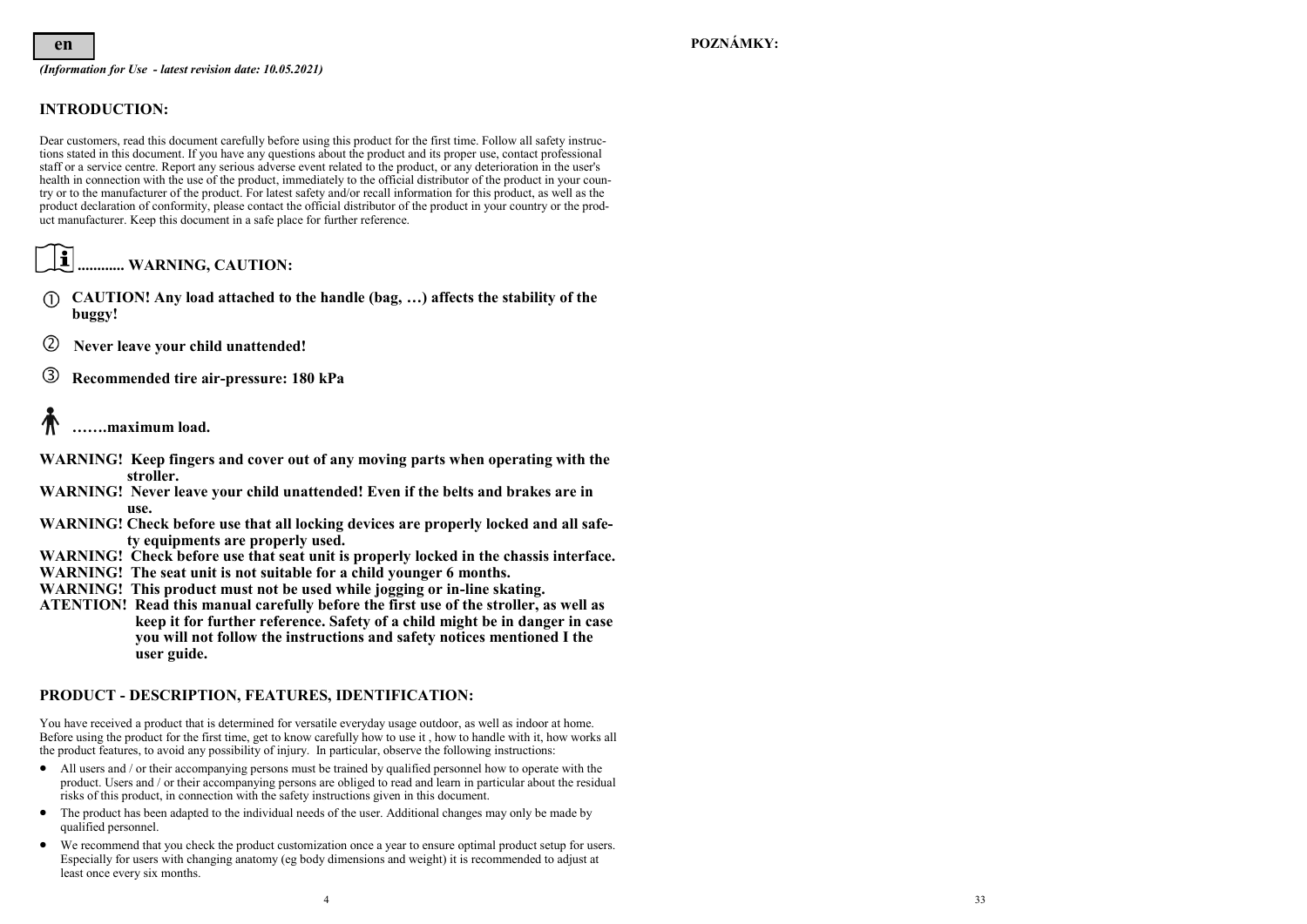- Odporúčame po 24 mesiacoch navštíviť servisné oddelenie.
- Kočík môže byť opravovaný len zamestnanci servisných stredísk firmy PATRON Bohemia a.s. alebo odborníkmi touto firmou poverenými
- K opravám môžu byť použité len náhradné diely dodávané firmou PATRON Bohemia a.s.
- Rotačné a posuvné časti kočíka pravidelne ošetrujte mazadlami v spreji (napr. WD 40), minimálne každých šesť mesiacov, nikdy nepoužívajte olej alebo vazelínu. Dbajte na to, aby ste nepoužili príliš veľké množstvo mazadla (spôsobilo by to zanášanie špiny medzi otáčajúce sa časti). Prebytočné mazadlo utrite.
- Osobitnú starostlivosť venujte klzáku rámu sedadla.
- Kontrolujte pravidelne tlak v pneumatikách (max. 180 kPa)
- Uistite sa, že ste dobre oboznámení s pokynmi uvedenými v tomto návode na použitie. Skladanie a rozkladanie kočíka by vždy malo byť veľmi ľahké. Ak tomu tak nie je, prečítajte si znovu príslušné odseky v návode na použitie.
- Podvozok, plasty a kolieska je možné umývať teplou vodou s prídavkom bežného saponátu.
- Poťah kočíka možno čistiť handrou namočenou v teplej vode.
- Nikdy kočík nečistite abrazívnymi čistiacimi prostriedkami, prostriedky na báze amoniaku, bielidlami a liehovými čistidlami.
- V prípade, že bol kočík vystavený vlhkému prostrediu, utrite ho savým materiálom a nechajte v teple uschnúť. Kočík ukladajte na teplom a suchom mieste.
- Pravidelne kontrolujte a doťahujte skrutkové spoje.
- Ak sa používajú ovládacie lanká (brzdy, teleskopy, naklápanie), pravidelne ich kontrolujte a v prípade potreby nastavte a premažte.

Životnosť produktu: Predpokladaná prevádzková životnosť je 5 rokov. Predpokladaná prevádzková životnosť bola použitá ako základ pri vývoji produktu a definovanie požiadaviek týkajúcich sa použitia produktu na daný účel. Tieto dáta zahŕňajú aj požiadavky na údržbu, na zabezpečenie požadovanej účinnosti a bezpečnosti produktu. Pokyny pre likvidáciu: Za účelom likvidácie je nutné produkt likvidovať v súlade s predpismi na ochranu životného prostredia, platnými v danej krajine použitia produktu.

## **ZÁRUČNÉ PODMIENKY:**

- 1. Na výrobok sa vzťahuje záruka 24 mesiacov odo dňa predaje. Záruka sa vzťahuje na vady materiálu a výroby.<br>2. Výrobok musí byť riadne užívaný, ošetrovaný, udržovaný a skladovaný podľa pokynov uvedených v návode
- 2. Výrobok musí byť riadne užívaný, ošetrovaný, udržovaný a skladovaný podľa pokynov uvedených v návode k použitiu.
- 3. Pri uplatnení záruky musí byť predložený riadne vyplnený záruční list a kópia dokladu o zakúpení. Identifikační štítok s výrobným číslom musí zostať čitateľný a nepoškodený. Pri nepredložení týchto dokladom a nesplnení týchto podmienok nie je možné, aby sa začala vybavovať reklamácia.
- 4. Záruka musí byť uplatnená v obchodnej organizácii, kde bol výrobok kúpený či v autorizovanej servisnej opravne.
- 5. Reklamačné riadenie možno zahájiť, pokiaľ je reklamovaný tovar zaslaný kompletne, dôkladne zabalené a zaistené proti poškodeniu. Majiteľ je povinný predložiť reklamovaný tovar riadne vyčistený a hygienicky nezávadný podľa obecných hygienických zásad. Majiteľ nemôže pri reklamácii požadovať, aby miesto neho bola prevedená základná údržba alebo čistenie veci v priebehu reklamačného riadenia.
- 6. Každú vzniknutú závadu je nutné reklamovať či opraviť ihneď po jej zistení.Za závady vzniknuté neopravením pôvodných závad a ďalším v nesie zodpovednosť užívateľ.
- 7. Záruka stráca platnosť, ak závady boli spôsobené nedovoleným preťažovaním, nehodou, násilím alebo neodborným zásahom do výrobku či neodborným zachádzaním s ním.
- 8. Záruka sa nevzťahuje na súčiastky podliehajúce prirodzenému opotrebeniu, hlavne na opotrebenie, znečistenie a poškodenie poťahu, plastových dielov, opotrebenie bŕzd, opotrebenie dezénu kolies a na defekt pneumatiky. Záruka sa tiež nevzťahuje na ktorékoľvek časti výrobku mechanicky poškodené.
- 9. Záručnú dobu nemožno zamieňať s úžitnou dobou, t.j. dobou, počas ktorej pri správnom používaní a správnom ošetrovaní vrátane údržby možno tovar vzhľadom ku svojim vlastnostiam, danému účelu a rozdielnosti v konštrukcii riadne užívať.
- 10. Výrobok musí byť používaný výhradne k účelom, ku ktorým je určený a užívateľ sa musí riadiť pokynmi uvedenými v návode k použitiu. Za škody vzniknuté na výrobku z dôvodu neodborného zaobchádzania v rozpore s "Návodom na použitie" výrobca/distribútor nezodpovedá.

Výrobca, spoločnosti PATRON Bohemia a.s., si vyhradzuje právo na zmenu na výrobkoch.

- Your specific product may differ from the variants shown here. In particular, not all optional accessories described in this document are mounted on your product.
- The manufacturer reserves the right to make technical changes to the design described in this manual.

#### **Product features:**

This product is classified as a non-invasive active therapeutic device of class 1. The product is intended for shortterm and long-term use. The product is controlled by an accompanying person and is used to transport children with the help of another person. The product is intended for use on a solid surface in interiors and exteriors.

The product is used by children with temporary or permanent limitation of the ability to walk, unable to walk or keep standing. The product is suitable for users whose anatomy (eg body dimensions and weight) allows the use of this product for the given purpose and whose skin is intact. The product must only be used in conjunction with the accessories specified in the order form.

The manufacturer of this product assumes no responsibility for combinations with medical devices and / or accessories from other manufacturers. Only product combinations evaluated in terms of their efficiency and safety are permitted. This product and accessory combination must be permitted and stated in the product combination agreement.

Indications: mild to severe or complete restriction of the user's movement.

Contraindications: Absolute contraindications are not known. Relative contraindications - lack of physical or mental preconditions, significant surface damage of surface tissue (eg skin, etc.).

Accompanying phenomenon: Exceptionally, the following accompanying phenomena may occur when using the product - pain in the neck muscles, pain in the muscles and joints, circulatory disorders, risk of pressure sores. In case of these accompanying phenomena or problems, contact your doctor or therapist.

#### **Product identification:**

Information on the product label:

| <b>GTIN</b> | Global trade identification number. According to GS1-standard = $UDI - DI$<br>Unique Device Identifier - Device Identifier. . |
|-------------|-------------------------------------------------------------------------------------------------------------------------------|
| <b>SN</b>   | Serial number. According to GS1-standard = UDI-PI - Unique Device Identi-<br>fier - Production Identifier.                    |
| <b>REF</b>  | Producer identification – product version                                                                                     |
| $Mod.$ :    | Product version / text                                                                                                        |
| Spec.:      | Product version / colour version                                                                                              |
|             | Producer - address                                                                                                            |

Date of production: Serial number (first 3 digit) includes production date.  $\zeta$ ,  $253^{\circ} = 253$ .-months from 01.01.2000  $=$  January 2021)

## **SAFETY AND PROTECTION:**

- − The attendant must be familiar with the instructions of this manual.
- − Professional medical advice regarding the suitability of this product must be sought before use.
- − Always make sure, before departure, the child is comfortable, and that clothes and rugs etc, are tucked in, so they do not fall in the wheels.
- − Ensure that child is clear of moving parts before making adjustments, to avoid any injury.
- − When angle-positioning and adjusting the seat and backrest act accordingly to avoid sudden uncontrolled movements.
- − The buggy MUST NOT be used as a seat for a child while traveling in motor vehicle or bus if the vehicle is not equipped for that and if the buggy is not crash tested model according to the requirements of ISO 7176-19 or additionally of ANSI/RESNA WC-4:2012 Section 19 Annex A.
- − Do not allow the child to climb unassisted into and out from the stroller.
- − Always apply the parking brakes, when getting in and out the stroller.
- − The stroller is not designed to by driven down the stairs.
- − Ensure yourself that the fixing accessories, safety bar and other equipment is fitted and adjusted correctly.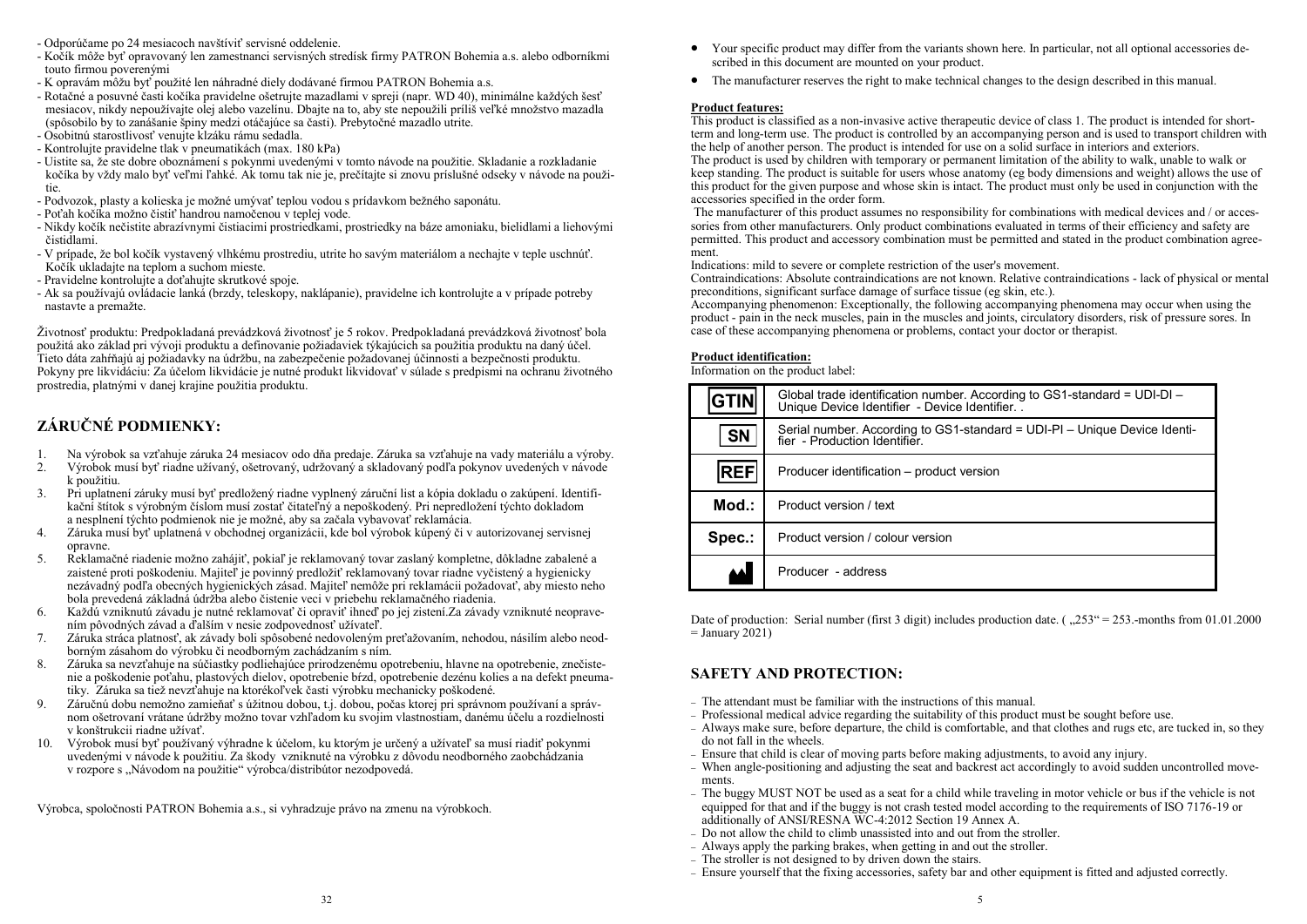- − Do not stand on the footrest.
- − The brakes must be engaged at all times when the stroller is not moving.
- − Getting over the curb practice firstly with an empty stroller.
- − The attendant must take precautions against the fire risk. In buildings, check the location of fire exits and ensure procedures are understood.
- − Do not let children play with or hang on the stroller.
- − During the drive keep full attention, to avoid any dangerous situation or collisions.
- − Do not overload the stroller. Overloading of a chassis, seat, bag or basket causes reduction of stability of the stroller.
- − Make the full attention, when manipulate with the stroller, not to injure the child or yourself.
- − If it is possible, always use drive-up ramps or lift to overcome any access restrictions.
- − Always lift the stroller in two persons.
- − Never transport the stroller when you and/or assistance are not sure if you can transport the stroller with the child safely.
- − When you drive the stroller on the road, follow the road traffic regulations.
- − Do not use the stroller for any other purposes then it is designed for.
- − The stroller is designed to carry only one child.
- − Do not use any other than original PATRON accessories designed for this product.
- − When the stroller is folded and unfolded, the user guide must be followed carefully, to avoid any damage on the construction what could affect the product stability.
- − In case of apparent defect, which limits product's safe using (e.g. damage of chassis, part falls away or other optically visible defects, cracks etc.) it is necessary to stop using the product immediately and contact your local official distributor or service centre.
- − Company PATRON does not bear any responsibility for the damages caused by using other than original PATRON accessories supplied by this company.
- − Company PATRON does not bear any responsibility for the damages and accidents caused by inappropriate use of this product.

## **PREPARATION FOR USE, USE:**

#### **Opening the buggy:**

stand buggy on wheels, unlock storage clip, grasp one handle and push down on the opposite seat tube. Press down firmly on seat tubes to ensure the buggy is completely opened. Use foot to lock the rear brace into a straight position. Wrap the armrest padding around the armrests. Mount the footrest on the buggy. Lock the seat brace. **Footrest:**

**install** - put on the floor almost decomposed braked stroller and release both safety levers. Take the footrest, press spring button placed at the rear top of the tube, unlock the locking pin and pull both tubes into the both footrest attachments until they are locked in the lowest position by the rear spring button.

height adjustment - release both safety levers, pull both spring buttons of the footrest and adjust it into desired position. Tighten both safety levers to secure the footrest in position.

**uninstall** - put on the floor almost decomposed braked stroller. Place the footrest into its lowest position, press the rear spring buttons, unlock the locking pin and pull out the footrests both side tubes at the same time. **Seat depth adjustment:**

the seat should support the tights on their whole length. To change the seat depth undo the velcro panel connecting the seat and backrest and partially fold the buggy to relieve fabric tension. Grasp end of seat tube, press seat spring button and move seat tube until spring button relocates into the desired hole. Repeat for other side of seat. Fully open the buggy and fasten the velcro panel connecting the seat and backrest.

#### **Backrest and handles height adjustment:**

undo the velcro straps of the backrest extension and partially fold the buggy to relieve fabric tension. Grasp the handle, release handle safety lever, pull out the handle quick release, move the handle until it relocates into desired position. Release the handle quick release by moving the handle. Tighten the handle safety lever. Repeat for other handle and fully open the buggy. Fasten all velcro straps of the backrest extension.

#### **Brakes:**

To engage the brake, press brake lever pad on both sides fully till the end position. To disengage the parking brake, lift both brake lever pads.

#### **Five-point belt:**

release all plastic quick fasteners (fork type), place the child into the buggy and adjust of desired lengths the belt. Choose the hole in backrest to adjust the proper position of the shoulders straps. The hole should be level with or higher than the top of the shoulders. The shoulders straps must be mounted on backrest and backrest extension at once when possible.

#### **Getting into the Buggy:**

ensure the parking brakes are on, to make access easier, the footrest can be taken off; if possible, place the back of the buggy against a wall or immovable object (alternatively, another helper may hold the buggy steady); place child

#### **zabrzdenie kočíka**

Pre zabrzdenie kočíka zošliapnite plne smerom dolu páčky oboch bŕzd pri zadných kolies. Pre odbrzdenie páčky nadvihnite.

#### **Päťbodový bezpečnostný pás**

nastavenie dĺžky - posaďte dieťa do kočíka a posuvnými, plastovými zarážkami nastavte dĺžku pásu. zapnutia - posaďte dieťa do kočíka, okom medzinožnej časti pásu prestrčte jednu sponu pásu a zasuňte spony do seba. Prevlečte ramenné pásy koženkovými okami našitými na nadstavcami chrbtovej opierky a súčasne pásy prevlečte koženkovými okami našitými na chrbtovej opierke. Nakoniec ramenné pásy podľa potreby pomocou posuvných plastových zarážok utiahnite.

rozopnutie - bočným tlakom na spony je odistite a rozopnite.

#### **Nasadanie do kočíka**

uistite sa, že je kočík zabrzdený; ak je to nutné, oprite kočík vodidlami o stenu alebo požiadajte dôveryhodnú osobu, aby kočík podržala; opatrne posaďte dieťa do kočíka a zapnite päťbodový bezpečnostný pás. Upravte podnožku do potrebnej polohy. Dbajte na to, aby dieťa vždy sedelo pohodlne.

#### **Vysadanie z kočíka**

uistite sa, že je kočík zabrzdený; ak je to nutné, oprite kočík vodítkom o stenu alebo požátejte dôveryhodnú osobu, aby kočík podržala; rozopnite päťbodový bezpečnostný pás a opatrne dieťa z kočíka vyberte. výstuha sedáku

z bezpečnostných dôvodov výstuhu sedáku neodnímajte. Výstuha je vybavená pásky so sponou a suchým zipsom, ktoré je možné podľa Vašej potreby utiahnuť alebo povoliť a tým nastaviť tvrdosť sedadla. Pásky sú zapnuté na spodnej strane výstuhy sedáka.

Polstrovanie zád.opěrky a sedadla nie je odnímatelné.V prípade potreby ho možno umývať handričkou alebo špongiou namočenou vo vlažnej vode s jemným čistiacim prostředkem.Polstrování podrúčok možné odňať a vy prat ručne vo vode max 40 ° C teplej.

#### **Prekonanie obrubníka a nízkych prekážok**

dole - pevne držte vodítka kočíka, choďte prednými kolesami kolmo na hranu obrubníku, malým tlakom na vodítka smerom dole trochu nadlehčete predné kolesá kočíka a opatrne nimi zíďte z obrubníka. Malým tlakom na vodítka smerom nahor trochu nadlehčete zadné kolesá kočíka a opatrne nimi zíďte z obrubníka.

hore - choďte prednými kolesami kolmo k obrubníku, tlakom na vodítka smerom dole zdvihnite predné kolesá kočíka do potrebnej výšky a choďte nimi na chodník. Tlakom na vodítka smerom nahor zdvihnite zadné kolesá kočíka do potrebnej výšky a choďte nimi na chodník.

#### **Prenášanie kočíka**

- Použite nájazdovú rampu alebo výťah vždy, keď je to možné
- Ak musíte prekonať schody, musí kočík prenášať najmenej dve osoby
- Nikdy neprenášajte kočík ak si Vy a Váš pomocník nie ste istí, že kočík aj s dieťaťom bezpečne prenesiete
- Ak pri prenášaní kočíka pocítite únavu, oddýchnite si
- Pri prenášaní kočíka nesmie mať dieťa ruky mimo kočíka
- Nikdy kočík nezdvíhajte za podnožku

#### **zo schodov**

pevne uchopte vodítka kočíka, choďte prednými kolesami kočíka kolmo k hornej hrane schodiska, Váš pomocník pevne uchopí podvozok kočíka u trubiek sedátka, kočík spolu nadvihnite, opatrne zneste kočík dole a postavte ho na všetky štyri kolesá. (Obr.1)

#### **do schodov**

pevne uchopte vodítka kočíka, choďte zadnými kolesami kočíka kolmo k spodnému schodu schodiska, Váš pomocník uchopí podvozok kočíka u trubiek sedátka, kočík spolu nadvihnite, opatrne vyneste kočík hore a postavte ho na všetky štyri kolesá. (Obr. 2)

#### **skladanie kočíka**

odistite zadný rozperu skladacieho mechanizmu rámu.

Uchopte podnožku a ťahom smerom nahor ju povoľte. Uistite sa, že poťah chrbtovej opierky je prehnutý smerom do kočíka, aby nedošlo k jeho poškodeniu rozperou skladacieho mechanizmu. Uchopte prednú časť výsuvné rúrky sedáka na oboch stranách a miernym ťahom nahor kočík zložte (obr.3). Zložený kočík zaistite transportné poistkou.

## **ÚDRŽBA, LIKVIDÁCIA PRODUKTU:**

- Váš kočík Vám pri dodržiavaní nižšie uvedených inštrukcií bude slúžiť dlho, bez toho aby ste museli využiť služby vášho servisného strediska.
- Pravidelne kontrolujte uzáver vodítka, zabezpečenie hrazdičky, úchyty na kočíka, spoje, podnožku a poistku vodidla, aby boli stále v dobrom a funkčnom stave.
- Brzdy, kolesá a poťah kočíka sú ľahko opotrebovateľné časti kočíka, preto by mali byť vymenené vždy, keď to bude potrebné.
- Kočík by mal byť každých 12 mesiacov skontroluje odborník.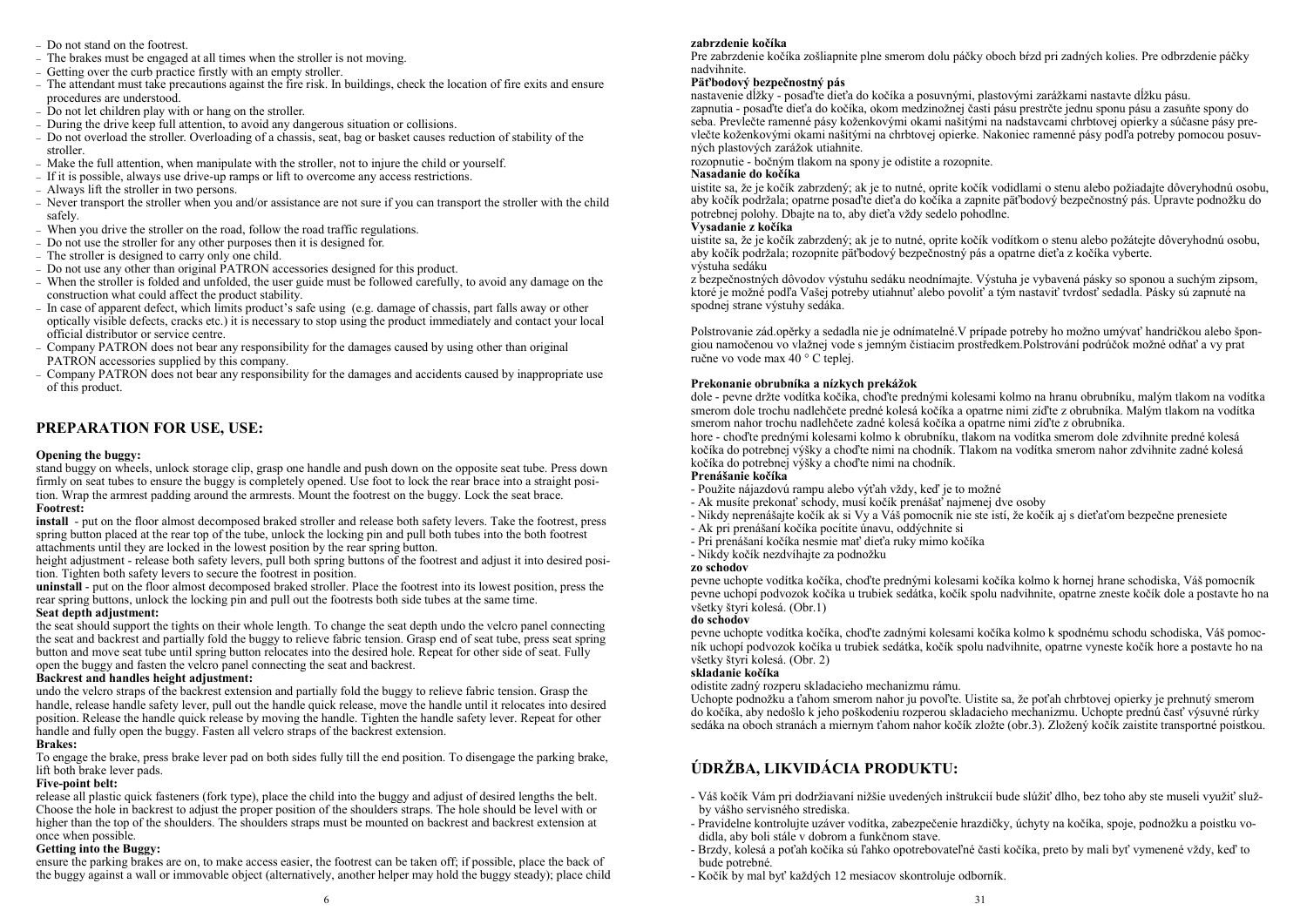- − Nepreťažujte kočík, pri preťažení lôžka, sedačky, tašky, alebo koša kočíku by mohlo dôjsť k narušeniu stability kočíku.
- − Pri manipulácii s kočíkom dávajte pozor, aby ste nezranili seba alebo dieťa
- − Pre prekonanie prekážok použite nájazdovú rampu alebo výťah vždy, keď je to možné.
- − Kočík musia prenášať vždy najmenej dve osoby.
- − Kočík nie je určený k jazde po schodisku.
- − Kočík alebo vložené lôžko nikdy neprenášajte, pokiaľ si vy a váš pomocník nie ste istí, že ho s dieťaťom bezpečne prenesiete.
- − Pri jazde s kočíkom dbajte na pravidlá bezpečnosti cestnej premávky.
- − Nepoužívajte kočík k iným účelom, než ku ktorým je určený.
- − Nepoužívajte kočík pre iný počet detí, než pre aký bol konštruovaný.
- − Nepoužívajte žiadne príslušenstvo, ktoré nie je dodávané či schválené výrobcom.
- − Pri častom skladaní a rozkladaní kočíka je treba starostlivo dodržiavať návod na použitie, predídete tým nestabilite stopy kočíka. Pri nedodržiavaní

návodu na skladanie kočíka môže dôjsť k zakriveniu konštrukcie.

- − V prípade viditeľnej závady brániacej bezpečnému používaniu výrobku (napr. poškodenie podvozku, odpadnutá časť či iné opticky viditeľné chyby, praskliny a pod.) je potrebné ihneď prestať používať výrobok a kontaktovať predajcu.
- − Firma PATRON Bohemia a.s. nenesie zodpovednosť za škody spôsobené používaním iných doplnkov než dodávaných touto firmou.
- − Firma PATRON Bohemia a.s. nenesie zodpovednosť za škody a nehody spôsobené nesprávnou manipuláciou s kočíkom.

## **PRÍPRAVA NA POUŽÍVANIE, POUŽÍVANIE:**

#### **rozloženie kočíka**

Položte zložený, zabrzdený kočík na kolesá, postavte sa za zadné kolesá kočíka a odopnite transportné poistku. Kočík čiastočne rozložte tlakom na prednú časť výsuvnej rúrky sedáka, nasaďte rúrky podnožky súčasne na obe strany prednej rúrky kočíka a utiahnite na oboch stranách na páčky podnožky s račňou. Potom kočík úplne rozložte tlakom na prednú časť výsuvnej rúrky sedáka, skontrolujte úplné rozloženie kočíka a zaistite ich pomocou plného roztiahnutie zadnej rozpery skladacieho mechanizmu rámu. Podnožku stlačte smerom nadol do vodorovnej polohy. Nasaďte poťahy podrúčok a upevnite ich pomocou suchých zipsov. Nakoniec nasaďte lýtkovú vzperu a upevnite ju suchým zipsom.

#### **podnožka**

nasadenie - čiastočne rozložený, zabrzdený kočík položte na zem a povoľte zaisťovacie páčky podnožky s račňou na oboch stranách prednej rúrky, nasaďte rúrky podnožky súčasne do prednej rúrky kočíka podľa požadovanej výšky, odistite aretačné kolíček a obe zaisťovacie páčky podnožky s račňou utiahnite. Nakoniec kočík úplne rozložte a podnožku stlačte dole do vodorovnej polohy.

odobratí - čiastočne zložený, zabrzdený kočík položte na zem, povoľte zaisťovacie páčky podnožky s račňou na oboch stranách prednej rúrky kočíka, odistite aretačné kolíček a obe rúrky podnožky súčasne vyberte. nastavenie výšky podnožky - povoľte zaisťovacie páčky podnožky s račňou na oboch stranách (v najnižšej polohe stlačte poistky nastavenie výšky podnožky) a nastavte výšku podnožky adekvátne na oboch stranách tak, aby stehná bola takmer rovnobežne so sedákom kočíka. Nedvíhajte podnožku príliš vysoko, mohlo by to spôsobiť nepríjemný tlak na zadok. Nakoniec zaisťovacie páčky podnožky s račňou utiahnite.

#### **Páčka s račňou**

Páčka s račňou umožňuje doťahovanie spoja v prípade, ak sa dostane páčka do polohy, že nejde s ňou otáčať okolo celej jej osi. Nadvihnutím páčky je možné otočiť páčkou, bez toho, aby sa otáčal skrutku a nastaviť jej do nekolíznych polohy. Týmto spôsobom je možné svorné spojenie postupne doťahovať alebo uvoľňovať.

#### **Nastavenie hĺbky sedáku**

sedák nastavte podľa nasledujúcich inštrukcií tak, aby stehná bola podopretá v čo najväčšom rozsahu. Odtlačte poistky nastavenie hĺbky sedáku a upravte dĺžku výsuvnej rúrky sedadla rovnako na oboch stranách, uistite sa, že sa obe poistky sedáku zacvakli. Sedák prispôsobte dĺžke výsuvné rúrky sedáka. Uistite sa o správnom vypnutia sedadla pomocou suchého zipsu, ktorý je umiestnený na zadnej strane chrbtovej opierky.

#### **Nastavenie výšky chrbtovej opierky a vodítka**

chrbtovú opierku nastavte tak, aby poskytovala maximálnu komfortnú podporu hlavy. Na nadstavcami chrbtovej opierky sú našité pásky so suchým zipsom, ktoré sú pretiahnuté koženkovými okami chrbtovej opierky a zaplé na zadnej strane chrbtovej opierky. Rozopnite pásky so suchým zipsom a Vyvlečte je z koženkových ok. Povoľte zaisťovacie imbusové skrutky nastavenia výšky vodítka, povytiahnite poistky nastavenie výšky vodítka a upravte dĺžku vodítka adekvátne na oboch stranách. Potom zaisťovacie imbusové skrutky utiahnite a nástavec chrbtového operadla prispôsobte dĺžke vodítka (pásky so suchým zipsom ponaťahujte späť koženkovými okami na nadstavcami chrbtovej opierky a súčastne okami na chrbtovej opierke). Uistite sa o správnom vypnutia poťahu pomocou suchého zipsu.

carefully into the buggy, fasten safety belt and fit the footrest. The child must always feel comfortable. **Getting out the Buggy:**

ensure the parking brakes are on; if possible, place the back of the buggy against a wall or immovable object (alternatively, another helper may hold the pushchair steady); unfasten safety belt and lift the child carefully. **Getting over the curb stones and low obstacles:** 

**down** - take the rear wheels to the edge of the kerb, hold the handles firmly and tip the buggy slightly backwards. Balance on the rear wheels, lower the buggy down the kerb on its rear wheels. Never tip the buggy forward at a kerb.

**up** - take the rear wheels to the kerb. With a firm grip on the handles, tip the buggy backwards and place the rear wheels on top of the kerb. Position the front wheels at the kerb bottom and lift to the upper level. **Manual transport of the stroller:**

- − make use of ramps and lifts when they are available
- − where possible steps should be avoided, if there is no alternative to negotiating steps then ensure at least one helper is available to give assistance

do not attempt to take the buggy up or down a flight of steps unless you and your helper are sure you have control of the buggy and can take the weight

- − of its occupant
- − during this operation, the attendant and helper must be well balanced and have secure grip on the buggy
- − the attendants hands must be inside the handle straps at all time
- − take rests in regular intervals
- − do not lift the buggy with footrest

**going down steps** - position the buggy squarely with the front wheels on the top step, tilt the handle backward and push the buggy forward until the rear wheels are at the top step; the helper stands in front, steadies and lowers the buggy by gripping the front frame; take the weight and lower the rear wheels down the step, continue step by step to the bottom. (picture no. 1)

**going up steps** - position the buggy squarely with the rear wheels against the bottom step, tilt the buggy backward and raise to the next step, the helper stands in front, steadies and lifts the buggy by gripping the front frame, continue step by step to the top (picture no. 2)

#### **Folding the buggy:**

unfasten the dry zipper of armrest upholstery, unlock rear brace by pushing up on centre of brace. (Unlock the seat brace - size 38) Grasp one handle and pull up the seat tube with other hand. Make sure to cover the backrest is curved toward the stroller to prevent damage to the spacer folding mechanism.

Lock the storage clip. Is not necessary to uninstall the footrest for folding the buggy. (Picture no.3)

## **Upholstery:**

the seat, seat reinforcement, backrest and backrest extension are not detachable. You could clean them by warm water and mild detergent.

#### **Armrests:**

undo the velcro and button to uninstall the armrests upholsteries.

Wash by hands on max. 40°C with mild detergent.

#### **Seat reinforcement:**

you could increase or decrease the seat rigidity by adjustment of the seat reinforcement. Lengthen the belts of seat reinforcement to decrease the rigidity. Shorten the belts of seat reinforcement to increase the rigidity. Never change the seat width by adjusting of the seat rigidity.

## **MAINTENANCE, PRODUCT DISPOSAL:**

- − your buggy has been designed to a high standard and with correct use and maintenance will give many years of trouble free service
- − regularly inspect locking devices, catches, footrest, joints fixings to ensure they are secure and in full working order
- − brakes, wheels, tires are subjects to wear and should be replaced if necessary by a repairer approved by the buggy supplier
- − we recommend that the buggy is checked by an approved repairer every 12 month.
- we recommend that after 24 months visit a service department.
- − if the buggy is damaged or in need of repair, the approved repairer will be able to advise on what is required.
- alternatively, PATRON Bohemia a.s. Customer department is available for product information.
- − only PATRON Bohemia a.s. replacement parts should be used on this buggy.
- − should parts of your buggy become stiff or difficult to operate )or not later than every 6 month), ensure that dirt is not the cause, apply a light application of a spray lubricant e. g. WD 40 (do not use oil or grease). Ensure that the lubricant penetrates between the components but do not over spray as this may encourage the accumulation of dirt. Wipe off any access spray. Regular lubrication of moving parts will extend the life of your buggy and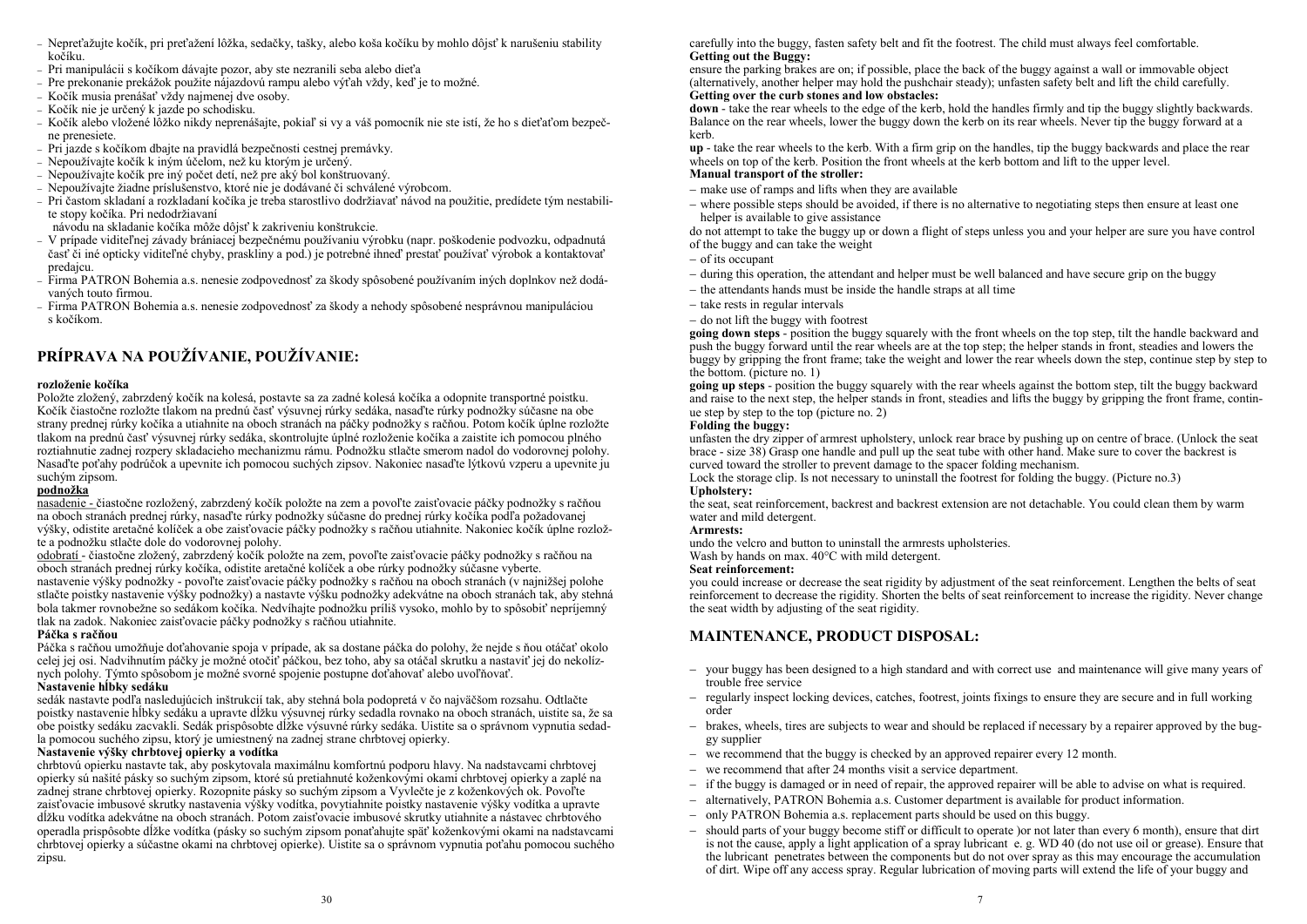take opening and folding easier.

- − make sure that you are familiar with the operation of the buggy. It should always open and fold easily. If it does not, do not force the mechanism - stop and read the instructions.
- − wheels, plastic and metal parts may be sponged clean with warm water and mild detergent.
- the seat fabric can be washed by hands (max.  $30^{\circ}$ C).
- never clean with abrasive, ammonia based, bleach based or spirit type cleaners.
- − after exposure to damp conditions, dry off with a soft cloth and leave fully open in warm environment.
- − store your buggy in a dry, safe place.
- − Check and tighten the screw connections regularly.
- − If there are used control cables (brakes, telescopes, tilt), check it regularly and, if necessary, set up and oil them.

Product lifetime: The expected product lifetime is 5 years. The expected product lifetime was used as a basis for product development and the definition of requirements for the use of the product for the given purpose. This data also includes maintenance requirements to ensure the required efficiency and safety of the product. Disposal instructions: For disposal, the product must be disposed of in accordance with the local valid environmental protection regulations in the country, where the product was used.

## **WARRANTY CONDITIONS:**

- 1. On this product is applied 24 months warranty from the date of sale. The warranty is applied for material and manufacturing defects.
- 2. The product has to be used entirely for the purpose it is designed for and the instructions in the user guide must be followed.
- 3. The product has to be properly used, maintained, cleaned and stored in accordance to the user guide instructions.
- 4. Do not pull down the identification tag. It has to be readable and undamaged for the whole warranty period.
- 5. The warranty case has to be claimed by the seller, where the product was bought. Properly filled "Warranty sheet" and the proof of purchase must be declared by the warranty application. Every defect should be claimed immediately
- 6. The claim procedure can be started when the device is delivered complete, in original packaging, carefully packed and secured against damage. The owner is committed to deliver the device clean in accordance to the general hygienic measures. The basic maintenance and cleaning cannot be expected or even required when claimed.
- 7. The warranty does not cover: failures caused by the overloading of the products, accident, forced damage, unauthorized changes made on the product and/or its accessories, natural wear and tear of parts, especially upholstery dirt and damage, wear of plastic parts, brakes, tyre profile and tyre puncture, etc.
- 8. The warranty is terminated whenever the following conditions arise: the user fails to follow the instruction mentioned in this user guide and manufacturer's storage and maintenance suggested procedures, or whenever the product is serviced by any other party except of authorised service centres, or when the identification label is not sticked on the stroller and also in the warranty sheet.
- 9. The warranty period cannot be interchanged with using period, that means for the lifetime period when correct use and maintenance of the product in accordance to the user guide are fulfilled .
- 10. The producer nor the importer is not liable for any loses and injuries caused by manipulation and usage of the product in conflict with the "User Guide" instructions.

The manufacturer, PATRON Bohemia a.s., reserves the right to make changes to the products.

## **NOTES:**

#### **Funkcie produktu:**

Tento produkt je klasifikovaný ako neinvazívny aktívny terapeutický prostriedok triedy 1. Produkt je určený na krátkodobé aj dlhodobé použitie. Produkt je ovládaný sprievodnou osobou a slúži na prepravu detí za pomoci inej<br>osoby. Produkt je určený pre použitie na pevnom podklade v interiéroch a exteriéroch.<br>Produkt slúži deťom s do

stoji. Produkt je vhodný pre užívateľov, ktorých anatómie (napr. Telesné rozmery a hmotnosť) pripúšťa použitie tohto produktu na daný účel a ktorých koža je neporušená. Produkt je nutné používať výhradne v spojení s príslušenstvom, ktoré je uvedené v objednávacom liste.

Za kombinácia so zdravotníckymi prostriedkami a / alebo príslušenstvom od iných výrobcov, nepreberá výrobca tohto produktu žiadnu zodpovednosť. Povolené sú iba produktové kombinácie hodnotené z hľadiska ich účinnosti a bezpečnosti, ktoré sú výhradne povolené kombinovať na základe dohody o kombináciu. Indikácie: ľahká až závažná alebo úplná obmedzenie pohybu užívateľa.

Kontraindikácie: Absolútne kontraindikácie nie sú známe. Relatívna kontraindikácie - chýbajúce fyzické alebo psychické predpoklady, výrazné plošné porušenie povrchového tkaniva (napr. Kože, a i.).

Sprievodné javy: Pri používaní produktu sa môžu výnimočne vyskytnúť nasledujúce sprievodné javy - bolesť krčného svalstva, svalov a kĺbov, poruchy prekrvenia, riziko dekubitov. V prípade týchto sprievodných javov, či ťažkostí kontaktujte ošetrujúceho lekára alebo terapeuta.

#### **Identifikácia produktu:**

Informácie na typovom štítku:

| <b>IGTINI</b> | Globálne číslo obch. položky. Podľa normy GS1 = UDI-DI – Unikátna identifi-<br>kácia pomôcky - identifikátor pomôcky. |
|---------------|-----------------------------------------------------------------------------------------------------------------------|
| <b>SN</b>     | Sériové číslo. Podľa normy GS1 = UDI-PI – Unikátna identifikácia pomôcky –<br>identifikátor výroby.                   |
| <b>REF</b>    | Kód výrobcu pro variantu produktu                                                                                     |
| Mod.:         | Variant produktu / text                                                                                               |
| Spec.:        | Variant produktu / farebné prevedenie                                                                                 |
|               | Informácie o výrobcovi/adresa                                                                                         |

Dátum výroby: Sériové číslo (prvé 3 číslice) obsahujú dátum výroby. ("253" = 253. mesiac od 01.01.2000 = január 2021)

## **BEZPEČNOSŤ A OCHRANA**

- − Doprovodná osoba musí byť oboznámená s inštrukciami uvedenými v návode.
- − Kočík môže byť používaný len na doporučenie lekára.
- − Pred jazdou skontrolujte, či dieťa sedí pohodlne a či sa jeho oblečenie alebo iná textília nemôže dostať do kontaktu s kolesami kočíka.
- − Zaistite, aby se dieťa pri nastavovaní kočíka nedostalo do styku s pohybujúcami sa časťami a nezranilo sa.
- − Pri nastavovaní sklonu zádovej opierky treba postupovať tak, aby nedošlo k náhlemu sklopeniu opierky.
- − Kočík sa NESMIE používať ako sedačka pre deti počas cestovania v motorovom vozidle alebo autobuse, ak na to nie je vozidlo vybavené a pokiaľ nie je testovaný na náraz, podľa požiadaviek normy ISO 7176-19
- − Nedovolte dieťaťu, aby nastupovalo alebo vystupovalo z kočíka bez pomoci doprovodnej osoby.
- − Kočík musí byť zabrzdený vždy pri nastupovaní alebo vystupovaní z kočíka.
- − Kočík musí byť zabrzdený vždy, keď nie je v pohybe.
- − Vždy sa uistite, či sú všetky fixačné doplnky, bezpečnostná hrazdička a ostatné príslušenstvo riadne pripevnené a zaistené.
- − Nestúpajte na stupačku.
- − Prekonávanie obrubníku najskôr vyskúšajte s prázdnym kočíkom.
- − Doprovodná osoba si musí byť vedomá nebezpečia požiaru; v budovách sa informujte o umiestnení núdzového východu a o evakuačnom pláne budovy.
- − Nenechajte dieťa, aby sa hralo s kočíkom, mohlo by dôjsť ku zraneniu.
- − Jazde s kočíkom vždy venujte dostatočnú pozornosť, aby ste sa vyvarovali nehôd, ktoré by sa pri prípadnej nepozornosti mohli prihodiť.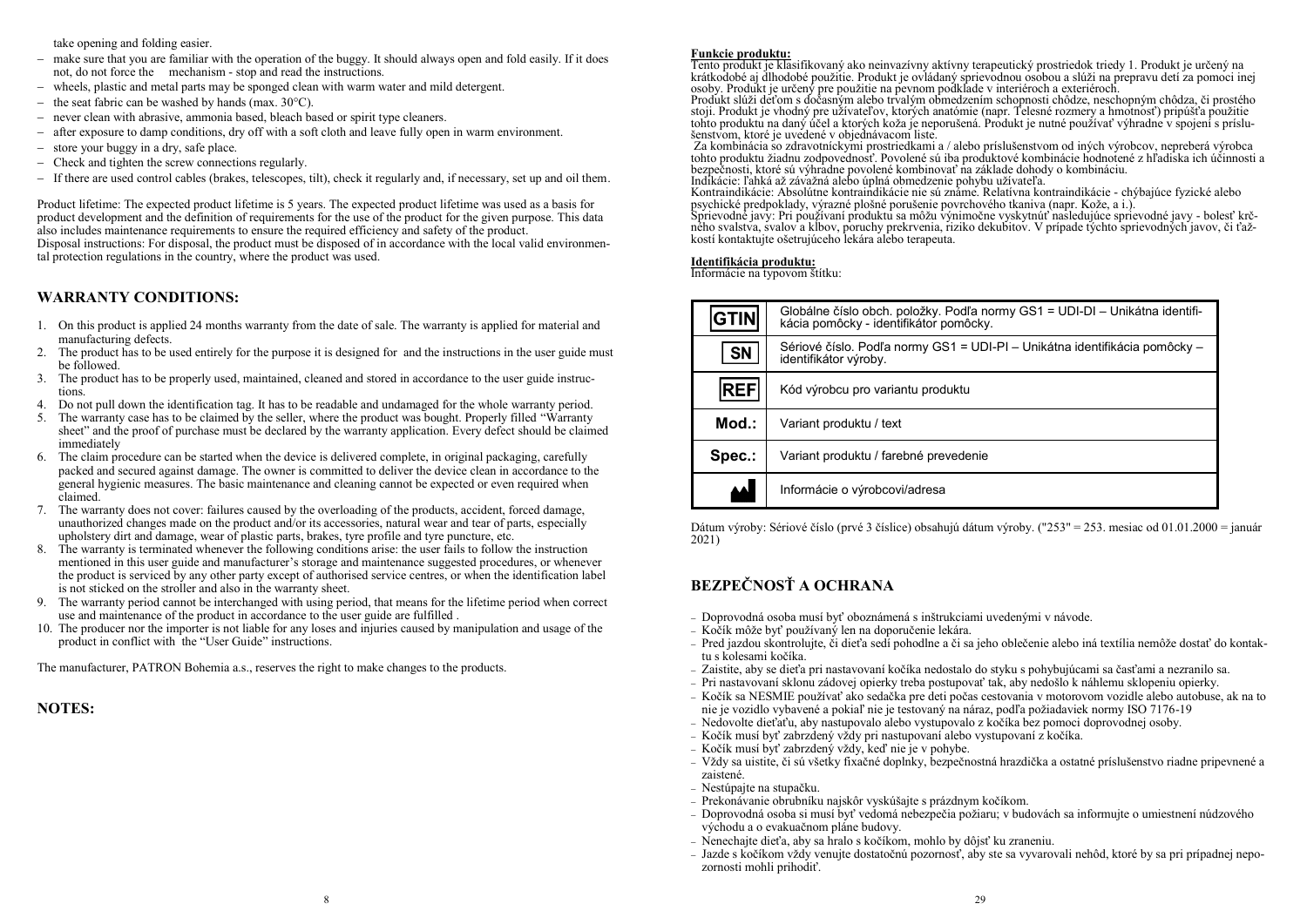**sk**

*(Návod na použitie - dátum poslednej revízie: 10.05.2021)*

## **ÚVOD:**

Vážení zákazníci, pred prvým použitím tohto produktu si pozorne prečítajte tento dokument. Dodržujte všetky bezpečnostné pokyny uvedené v tomto dokumente. Ak budete mať nejaké otázky ohľadom produktu a jeho správneho použitia, obráťte sa na odborný personál, či servisné stredisko. Každú závažná nežiaduca príhodu v súvislosti s produktom, či prípadné zhoršenie zdravotného stavu užívateľa v súvislosti s užívaním produktu, bezodkladne ohláste oficiálnemu distribútorovi produktu vo vašej krajine, či výrobcovia produktu. Pre informácie ohľadne bezpečnosti a zvolávacích akciách pre tento produkt, rovnako ako produktovej vyhlásenie o zhode, prosím kontaktujte oficiálneho distribútora produktu vo vašej krajine, či výrobcovia produktu. Tento dokument si starostlivo uschovajte pre následnú referenciu.

- **........... VAROVANIE, UPOZORNĚNIE:**
- **UPOZORNĚNIE! Akýkoľvek zavesený predmet na rukovátku (taška,…) ovplivňuje stabilitu kočíka!**
- **Nikdy nenechávejte svoje dieťa bez dozoru**
- **Doporučený tlak v pneumatikách: 180 kPa**
- **…….maximálna nosnosť výrobku.**
- **UPOZORNENIE! Pri nastavovaní kočíka držte prstami a poťah mimo pohybujúce sa časti mechanizmu!**
- **UPOZORNENIE! Ponechať dieťa bez dozoru môže byť nebezpečné**
- **UPOZORNENIE! Pred použitím sa presvedčte, že všetky zabezpečovacie zariadenia sú zapojené**
- **UPOZORNENIE! Skontrolujte, či upevňovacie zariadenie sedačky je pred použitím riadne pripojené**
- **UPOZORNENIE! Sedačka nie je vhodná pre dieťa mladšie 6 mesiacov**
- **VAROVANIE! Tento výrobok nie je vhodný pre behanie a jazdu na korčuliach**
- **POZOR! Pred použitím si pozorne prečítajte návod na použitie a uschovajte ho pre neskoršie nahliadnutie. Bezpečnosť dieťaťa môže byť ohrozená, ak nebudete postupovať podľa návodu**

## **PRODUKT – POPIS, FUNKCIE, IDENTIFIKÁCIA:**

Dostali ste výrobok, ktorý vám umožňuje všestranné každodenné použitie doma aj vonku. Pred prvým použitím produktu sa starostlivo zoznámte s jeho manipuláciou, funkcií a použitím, aby bola vylúčená akákoľvek možnosť poranenia. Dbajte najmä na dodržiavanie nasledujúcich pokynov:

- Všetci užívatelia a / alebo ich sprievodné osoby musia byť zaškolení odborným personálom ohľadom ovládanie produktu. Používatelia a / alebo ich sprievodnej osoby sú povinní si prečítať a poučiť sa najmä o zvyškových rizikách tohto produktu, v súvislosti s bezpečnostnými pokynmi uvedenými v tomto návode.
- Produkt bol prispôsobený potrebám užívateľa. Dodatočné zmeny smie vykonávať len odborný personál.
- Odporúčame vykonať kontrolu prispôsobenie produktu 1 x ročne, aby bolo možné zabezpečiť optimálne nastavenie produktu pre užívateľov. Najmä u užívateľov s meniacou sa anatómiou (napr. Telesné rozmery a hmotnosť) sa odporúča prispôsobenie minimálne 1 x za pol roka.
- Váš konkrétny produkt sa môže líšiť od variantov, ktoré sú tu vyobrazené. Najmä potom nie je na vašom produkte namontované všetky voliteľné príslušenstvo popisované v návode.
- Výrobca si vyhradzuje právo na vykonávanie technických zmien u prevedenia popísaného v tomto návode.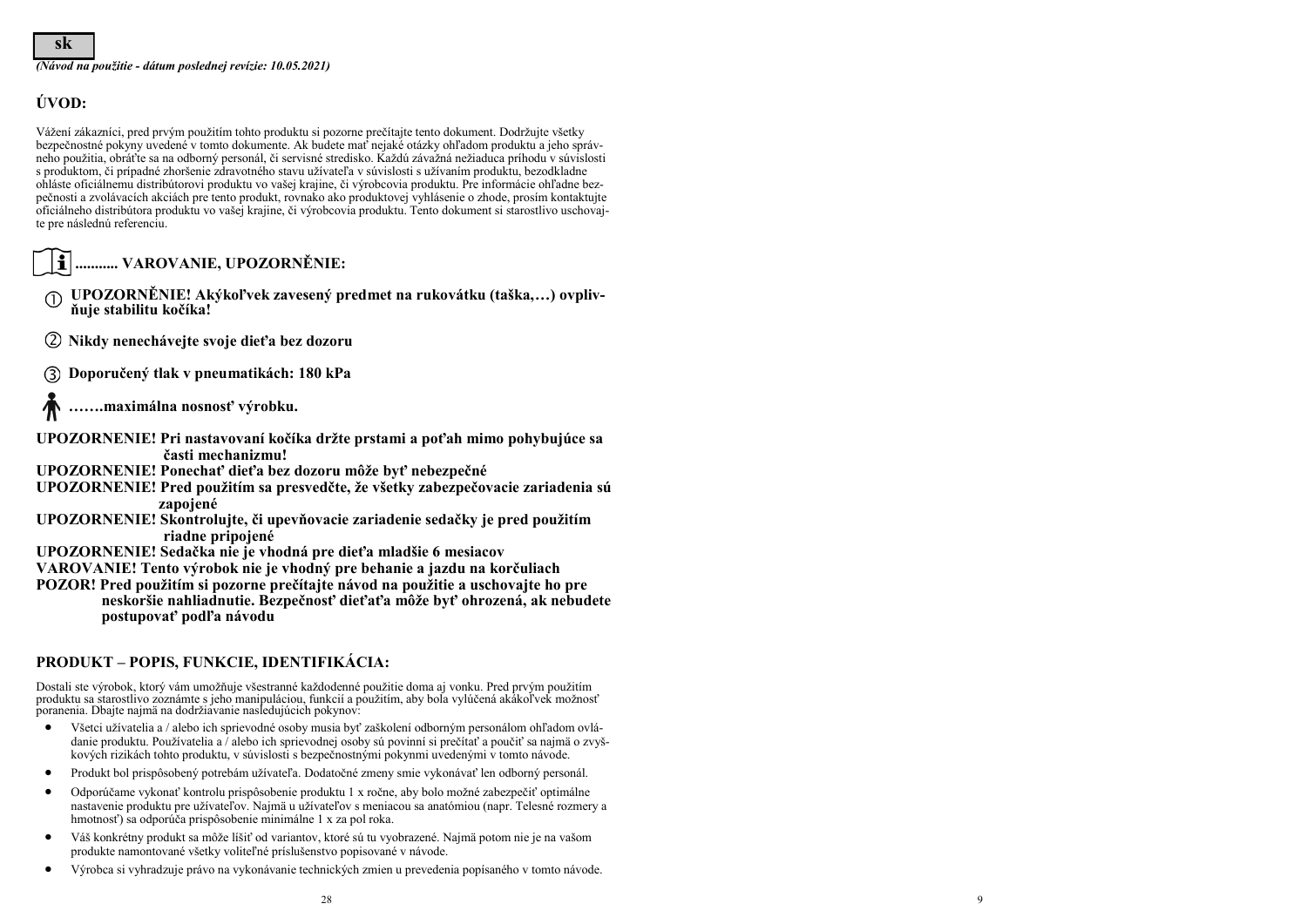#### **SCHEMA - POPIS:**

- 
- 2. páčka s ráčnou
- 3. pojistka vodítka
- 4. trubka zádové opěrky
- 1. vodítko<br>2. páčka s r<br>3. pojistka<br>4. trubka zá<br>5. zádová o 5. zádová opěrka
- 6. kříž zadní 3. zadov.<br>
6. kříž za<br>
7. bezpec<br>
8. trubka<br>
9. brzda<br>
10. kolo z 11. zadní
- 
- 7. bezpečnostní pás
- 8. trubka sedáku
- 
- 10. kolo zadní
- 11. zadní rozpěra
- 12. transportní pojistka
- 13. výztuha sedáku
- 14. sedací rozpěra
- 15. pojistka sedáku
- 16. páčka s ráčnou
- 17. kolo přední
- 18. lýtková opěra
- 19. pojistka podnožky
- 20. podnožka
- 21. pružina
- 22. sedák
- 23. výsuvná trubka sedáku
- 24. trubka přední
- 25. potah područky
- 26. nástavec zádové opěrky
- 27. základní rám
- 28. spona výztuhy sedáku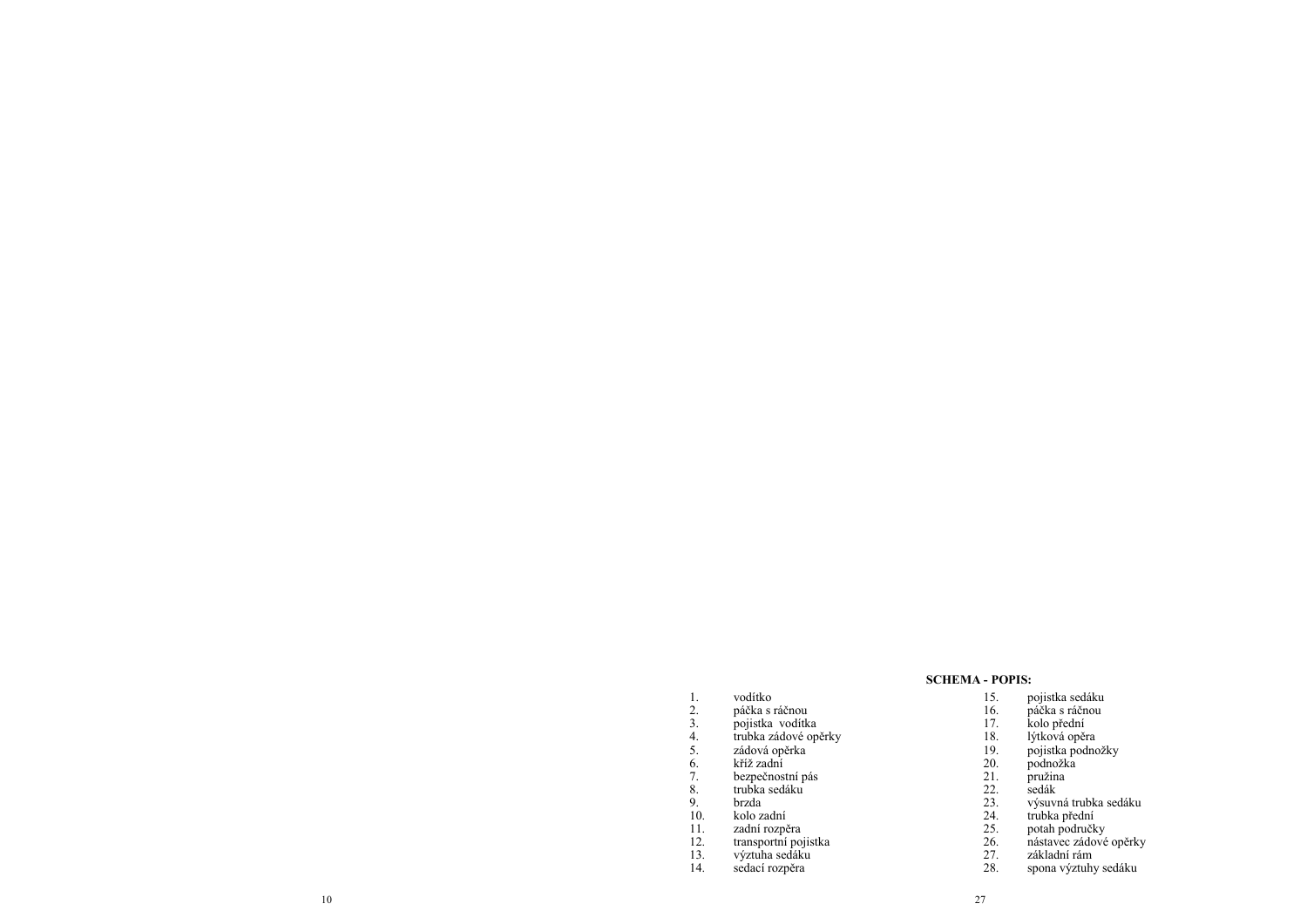## **SCHEMA DESCRIPTION**

19 footrest safety 20 footrest

22 seat

27 frame

24 side frame 25 side frame cover 26 backrest height extension

21 arrestment device spring

23 extension seat adjustment

28 seat clip reinforcement

#### 1 handle

- 2 handle adjusting lever
- 3 handle adjusting safety pin
- 4 Backrest frame
- 5 Backrest
- 
- 6 cross -frame
- 7 safety belt
- 8 seat frame
- 9 parking brake
- 10 rear wheel
- 
- 11 back safety crossbar
- 12 transport safety -catch
- 13 seat reinforcement
- 14 seat crossbar
- 15 seat safety pin16 footrest adjusting lever
- 17 front wheel
- 18 calf rest
- $26$  11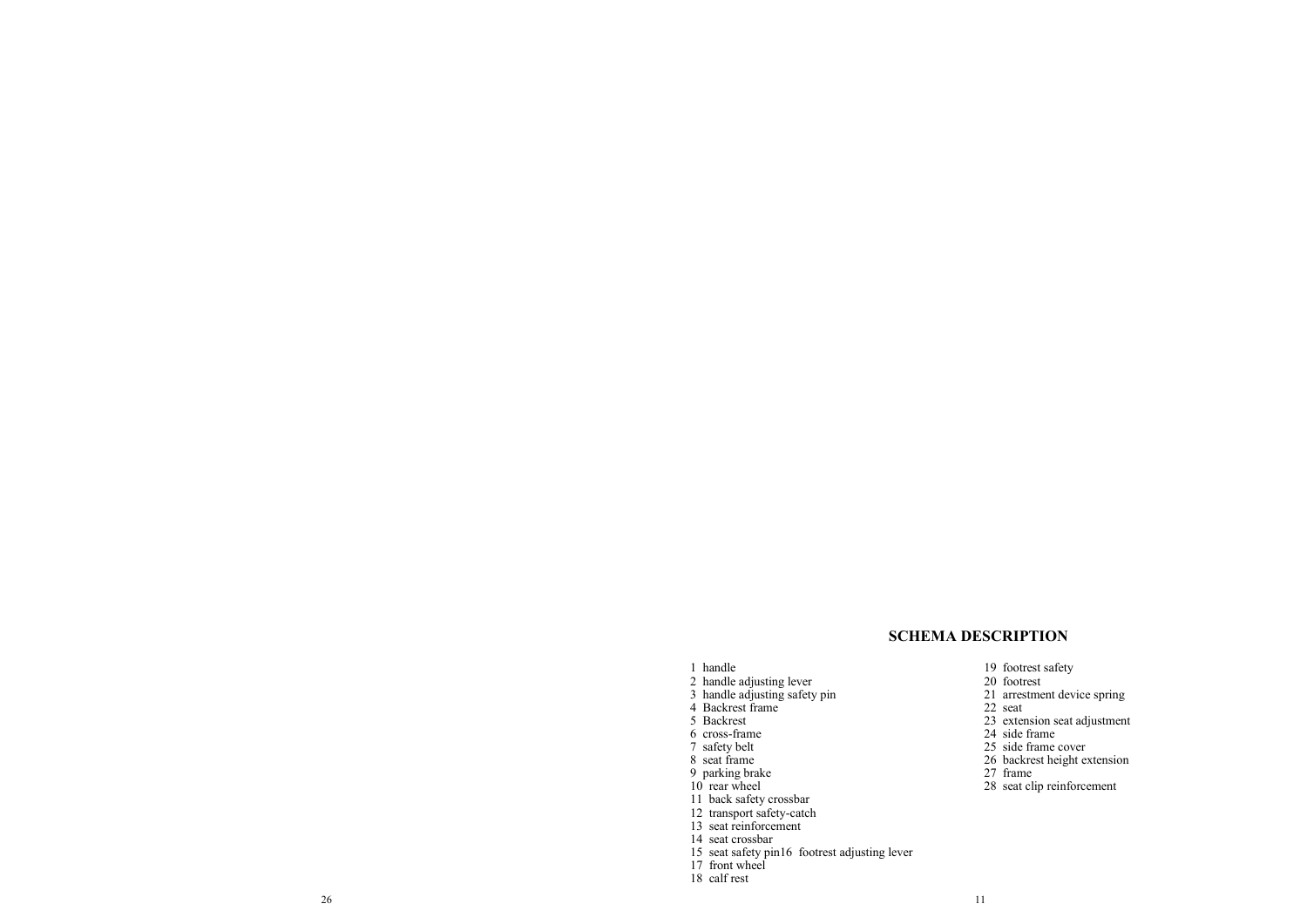#### *(Gebrauchanweisung - Datum der letzten aktualisierung: 10.05.2021)*

## **EINFÜHRUNG:**

Sehr geehrte Kunden, lesen Sie dieses Dokument sorgfältig durch, bevor Sie dieses Produkt zum ersten Mal verwenden. Befolgen Sie alle Sicherheitshinweise in diesem Dokument. Wenn Sie Fragen zum Produkt und seiner ordnungsgemäßen Verwendung haben, wenden Sie sich an professionelles Personal oder ein Servicecenter. Melden Sie schwerwiegende unerwünschte Ereignisse im Zusammenhang mit dem Produkt oder eine Verschlechterung der Gesundheit des Benutzers im Zusammenhang mit der Verwendung des Produkts unverzüglich dem offiziellen Händler des Produkts in Ihrem Land oder dem Hersteller des Produkts. Für die neuesten Sicherheits- und / oder Rückrufinformationen für dieses Produkt sowie die Produktkonformitätserklärung wenden Sie sich bitte an den offiziellen Händler des Produkts in Ihrem Land oder an den Produkthersteller. Bewahren Sie dieses Dokument zur weiteren Bezugnahme an einem sicheren Ort auf.

#### $\overline{\mathbf{r}}$ **....... WARNUNG, VORSICHT:**

- **HINWEIS! Jede, auf dem Schieber aufgehängte Last (z. B. Tasche) beeinflusst**   $\bigcap$ **die Stabilität des Buggyss!**
- **Lassen Sie Ihr Kind nie ohne Aufsicht!**
- **Recommended tire air-pressure: 180 kPa**
- **……..Maximale Zuladung des Produktes**
- **WARNUNG! Beim Aufstellen, Zusammenklappen und Verstellen des Rehawagens lassen Sie Ihre Finger nicht zwischen bewegliche Teile kommen. Quetschgefahr!**
- **WARNUNG! Lassen Sie Ihr Kind nie ohne Aufsicht!**
- **WARNUNG! Vor Benutzung kontrollieren Sie, dass alle Verriegelungen sicher geschlossen sind.**
- **WARNUNG! Überprüfen Sie vor Benutzung die Verriegelung der Sitzeinheit.**
- **WARNUNG! Die Sitzeinheit ist für Kinder unter 6 Monate nicht geeignet.**
- **WARNUNG! Der Rehawagen darf nicht beim Joggen und Inlineskaten benutzt werden!**
- **WARNUNG! Bevor Sie den Rehawagen das erste Mal benutzen, lesen Sie die Bedienungsanleitung! Bewahren Sie die auch für eine spätere Benutzung auf. Wenn Sie nicht in Übereinstimmung mit der Bedienungsanleitung vorgehen, kann die Sicherheit des Kindes gefährdet werden!**

#### **PRODUKT - BESCHREIBUNG, EIGENSCHAFTEN, IDENTIFIZIERUNG:**

Sie haben ein Produkt erhalten, das für den vielseitigen täglichen Gebrauch im Freien sowie im Innenbereich zu Hause bestimmt ist. Bevor Sie das Produkt zum ersten Mal verwenden, sollten Sie sorgfältig wissen, wie Sie es verwenden, wie Sie damit umgehen, wie alle Produktmerkmale funktionieren, um mögliche Verletzungen zu vermeiden. Beachten Sie insbesondere die folgenden Anweisungen:

- Alle Benutzer und / oder ihre Begleitpersonen müssen von qualifiziertem Personal im Umgang mit dem Produkt geschult werden. Benutzer und / oder Begleitpersonen sind verpflichtet, insbesondere die Restrisiken dieses Produkts in Verbindung mit den in diesem Dokument enthaltenen Sicherheitshinweisen zu lesen und zu erfahren.
- Das Produkt wurde an die individuellen Bedürfnisse des Anwenders angepasst. Zusätzliche Änderungen dürfen
- Technické řešení podvozku nezaručuje ideální vedení stopy, proto tato skutečnost nemůže být předmětem reklamace.
- Dobu uplatnění práva z vady nelze zaměňovat s užitnou dobou, tj. dobou po kterou při správném používání a správném ošetřování, včetně údržby, lze zboží vzhledem ke svým vlastnostem, danému účelu a rozdílnosti v konstrukci řádně užívat.

Výrobce, společnosti PATRON Bohemia a.s., si vyhrazuje právo na změnu na výrobcích.

**POZNÁMKY:**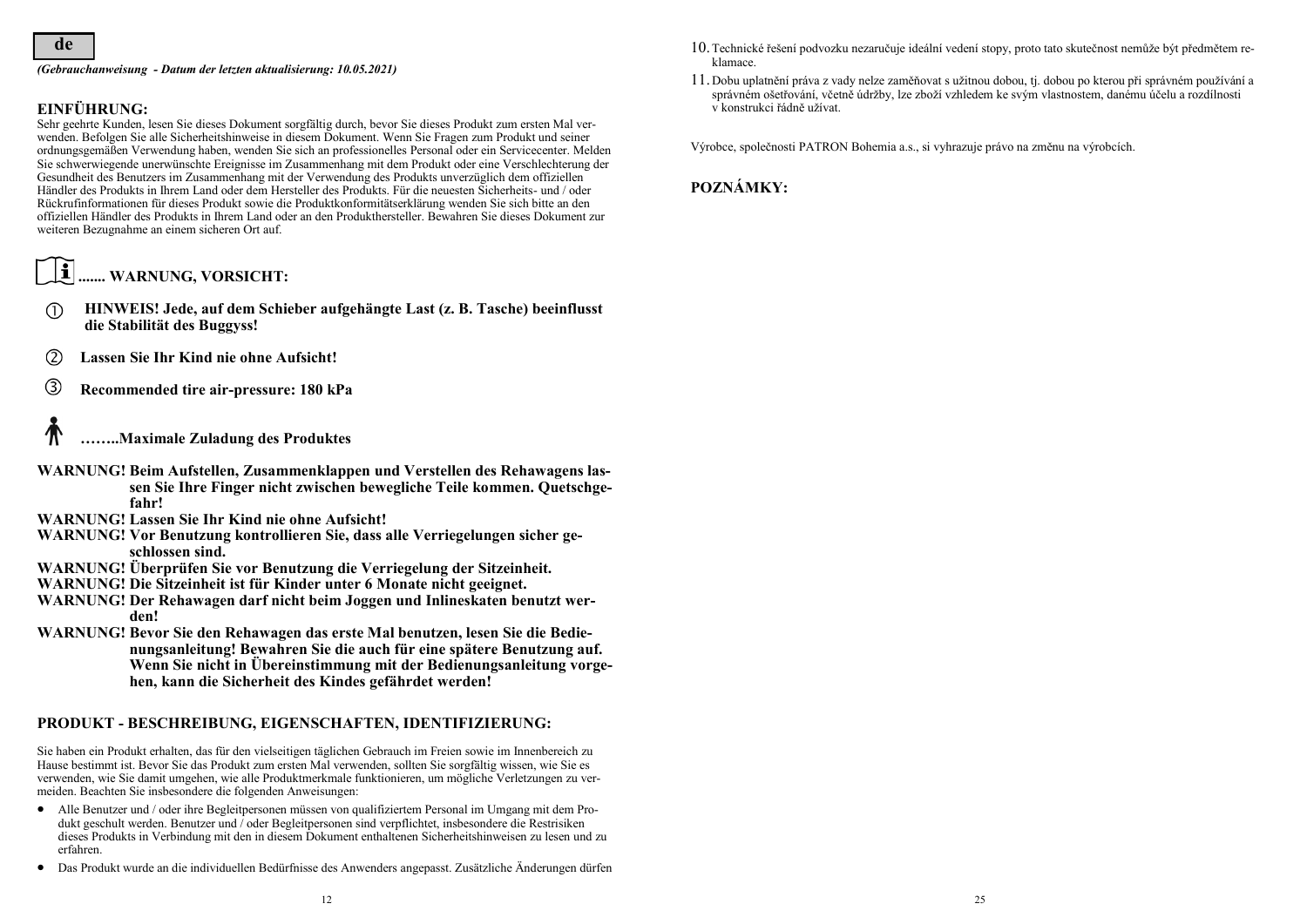aby byly stále v dobrém a funkčním stavu

- Brzdy, kola a potah kočárku jsou lehce opotřebitelné části kočárku, proto by měly být vyměněny vždy, když to bude nutné
- Kočárek by měl být každých 12 měsíců zkontrolován odborníkem
- Doporučujeme po 24 měsících navštívit servisní oddělení.
- Kočárek může být opravován jen zaměstnanci servisních středisek firmy PATRON Bohemia a.s. nebo odborníky touto firmou pověřenými
- K opravám mohou být použity jen náhradní díly dodávané firmou PATRON Bohemia a.s.
- Rotační a posuvné části kočárku pravidelně ošetřujte mazadly ve spreji (např. WD 40), minimálně každých šest měsíců, nikdy nepoužívejte olej nebo vazelínu. Dbejte na to, abyste nepoužili příliš velké množství mazadla (způsobilo by to zanášení špíny mezi otáčející se části). Přebytečné mazadlo otřete.
- Zvláštní péči věnujte kluzáku rámu sedáku.
- Kontrolujte pravidelně tlak v pneumatikách (max. 180 kPa)
- Ujistěte se, že jste dobře obeznámeni s pokyny uvedenými v tomto návodu k použití. Skládání a rozkládání kočárku by vždy mělo být velmi lehké. Pokud tomu tak není, přečtěte si znovu příslušné odstavce v návodu k použití.
- Podvozek, plasty a kolečka je možné omývat teplou vodou s přídavkem běžného saponátu.
- Potah kočárku lze čistit hadrem namočeným v teplé vodě.
- Nikdy kočárek nečistěte abrazivními čistícími prostředky, prostředky na bázi amoniaku, bělidly a lihovými čistidly.
- V případě, že byl kočárek vystaven vlhkému prostředí, utřete ho savým materiálem a nechte v teple uschnout.
- − Kočárek ukládejte na teplém a suchém místě.
- − Pravidelně kontrolujte a dotahujte šroubové spoje.

− Jsou-li použita ovládací lanka (brzdy, teleskopy, naklápění), pravidelně je kontrolujte a v případě potřeby seřiďte a promažte.

Životnost produktu: Předpokládaná provozní životnost je 5 let. Předpokládaná provozní životnost byla použita jako základ při vývoji produktu a definování požadavků týkajících se použití produktu k danému účelu. Tato data zahrnují také požadavky na údržbu, pro zajištění požadované účinnosti a bezpečnosti produktu.

Pokyny pro likvidaci: Za účelem likvidace je nutné produkt likvidovat v souladu s předpisy pro ochranu životního prostředí, platnými v dané zemi použití produktu.

## **PODMÍNKY UŽITÍ:**

- Kupující je oprávněn uplatnit právo z vady, která se vyskytne u spotřebního zboží v době 24 měsíců od převzetí.
- Výrobek musí být používán výhradně k účelu, ke kterému je určen a uživatel se musí řídit pokyny uvedenými v návodu k použití. Za škody vzniklé na výrobku z důvodu neodborného zacházení v rozporu s "Návodem k použití" výrobce neodpovídá.
- Výrobek musí být řádně užíván, ošetřován, udržován a skladován dle pokynů uvedených v návodu k použití.
- Každou vzniklou závadu je nutné ihned po jejím zjištění opravit. Za závady vzniklé následkem dalšího používání výrobku, aniž by původní závada byla opravena, nese plnou zodpovědnost uživatel.
- 5. Reklamace musí být uplatněna u prodejce (včetně prodejců přes internet, či alternativních), kde byl výrobek zakoupen. Uplatnění reklamace se řídí příslušnými paragrafy Občanského a jiných zákonů ČR.
- Při uplatnění reklamace musí uživatel nezpochybnitelně prokázat, že u prodejce zboží/výrobek zakoupil. Pro urychlení vyřízení reklamace se uživateli doporučuje předložit doklad o koupi výrobku a vyplněný poslední list návodu podmínky užití s výrobním číslem reklamovaného zboží.
- Výrobce opatřuje výrobek identifikačním štítkem. Jsou-li údaje na identifikačním štítku nečitelné, či chybí-li úplně, může být uživatel vyzván, aby totožnost reklamovaného zboží doložil.
- Reklamační řízení lze zahájit, jestliže je reklamované zboží zasláno pečlivě zabalené a zajištěné proti poškození. Velmi vhodné je zboží zaslat v originálním obalu. Za poškození reklamovaného zboží vzniklého při jeho zasílání výrobce nezodpovídá. Majitel je povinen předložit reklamované zboží čisté a hygienicky nezávadné, dle obecných hygienických zásad. Majitel nemůže při reklamaci požadovat, aby v průběhu reklamačního řízení za něj byla provedena základní údržba nebo čištění výrobku.
- Uplatnění práva z vady se nevztahuje na opotřebení věci způsobené jejím obvyklým používáním, zejména na znečištění, opotřebení, či poškození potahu, plastových dílů, opotřebení brzd, opotřebení dezénu či defektu pneumatik . Uplatnění práva z vady také pozbývá platnosti, byly- li závady způsobeny nedovoleným přetěžováním, nehodou, mechanickým poškozením, násilím nebo neodborným zásahem do výrobku či neodborným zacházením s ním.

nur von qualifiziertem Personal vorgenommen werden.

- Wir empfehlen, dass Sie die Produktanpassung einmal im Jahr überprüfen, um eine optimale Produkteinrichtung für Benutzer sicherzustellen. Insbesondere für Benutzer mit sich ändernder Anatomie (z. B. Körpermaße und Gewicht) wird empfohlen, mindestens alle sechs Monate eine Anpassung vorzunehmen.
- Ihr spezifisches Produkt kann von den hier gezeigten Varianten abweichen. Insbesondere sind nicht alle in diesem Dokument beschriebenen optionalen Zubehörteile an Ihrem Produkt angebracht.
- Der Hersteller behält sich das Recht vor, technische Änderungen an dem in diesem Handbuch beschriebenen Design vorzunehmen.

#### **Produktmerkmale:**

Dieses Produkt ist als nicht-invasives aktives therapeutisches Medizinprodukt der Klasse 1 eingestuft. Das Produkt ist für die kurz- und langfristige Anwendung bestimmt. Das Produkt wird von einer Begleitperson kontrolliert und dient zum Transport von Kindern mit Hilfe einer anderen Person. Das Produkt ist für den Einsatz auf einer festen Oberfläche im Innen- und Außenbereich vorgesehen.

Das Produkt wird von Kindern mit vorübergehender oder dauerhafter Einschränkung der Gehfähigkeit, der Unfähigkeit zu gehen oder im Stehen zu bleiben verwendet. Das Produkt ist für Benutzer geeignet, deren Anatomie (z. B. Körpermaße und Gewicht) die Verwendung dieses Produkts für den angegebenen Zweck ermöglicht und deren Haut intakt ist. Das Produkt darf nur in Verbindung mit dem im Bestellformular angegebenen Zubehör verwendet werden.

Der Hersteller dieses Produkts übernimmt keine Verantwortung für Kombinationen mit medizinischen Geräten und / oder Zubehör anderer Hersteller. Es sind nur Produktkombinationen zulässig, die hinsichtlich ihrer Effizienz und Sicherheit bewertet wurden. Diese Produkt- und Zubehörkombination muss zulässig und in der Produktkombinationsvereinbarung angegeben sein.

Indikationen: leichte bis schwere oder vollständige Einschränkung der Bewegung des Benutzers. Kontraindikationen: Absolute Kontraindikationen sind nicht bekannt. Relative Kontraindikationen - fehlende körperliche oder geistige Voraussetzungen, erhebliche Oberflächenschäden des Oberflächengewebes (z. B. Haut usw.). Begleitendes Phänomen: In Ausnahmefällen können bei der Verwendung des Produkts die folgenden begleitenden Phänomene auftreten - Schmerzen in den Nackenmuskeln, Schmerzen in Muskeln und Gelenken, Durchblutungsstörungen, Risiko von Druckgeschwüren. Bei diesen begleitenden Phänomenen oder Problemen wenden Sie sich an Ihren Arzt oder Therapeuten.

#### **Produkt Identifikation:**

Die Bezeichnung auf dem Produktetikett:

| <b>GTIN</b> | Globale Handelsidentifikationsnummer. Gemäß GS1-Standard = UDI-DI –<br>Produktidentifizierungsnummer - Gerät Identifikation. |
|-------------|------------------------------------------------------------------------------------------------------------------------------|
| <b>SN</b>   | Seriennummer. Gemäß GS1-Standard = UDI-PI - Produktidentifizierungs-<br>nummer - Produktion Identifikation.                  |
| <b>REF</b>  | Herstelleridentifikation - Produktversion                                                                                    |
| Mod.:       | Produktversion / Text                                                                                                        |
| Spec.:      | Produktversion / Farbversion                                                                                                 |
|             | Hersteller - Adresse                                                                                                         |

Produktionsdatum: Die Seriennummer (erste 3-stellig) enthält das Produktionsdatum. ("253" = 253. Monat ab dem  $01.01.2000 =$  Januar 2021)

## **SICHERHEIT UND WAHRUNG:**

- − Die Begleitperson muss über die Anweisungen der Bedienungsanweisung informiert sein.
- − Es muss der Rat eines Facharztes eingeholt werden, um sicher zu gehen, dass das Gerät geeignet ist.
- − Vor dem Losfahren stellen Sie sicher, dass das Kind bequem sitzt und Kleidung, Decken etc. sicher befestigt sind, so dass sie nicht in die Räder kommen können.
- − Stellen Sie sicher, dass beim Verstellen des Rehawagens das Kind nicht in Kontakt mit beweglichen Teilen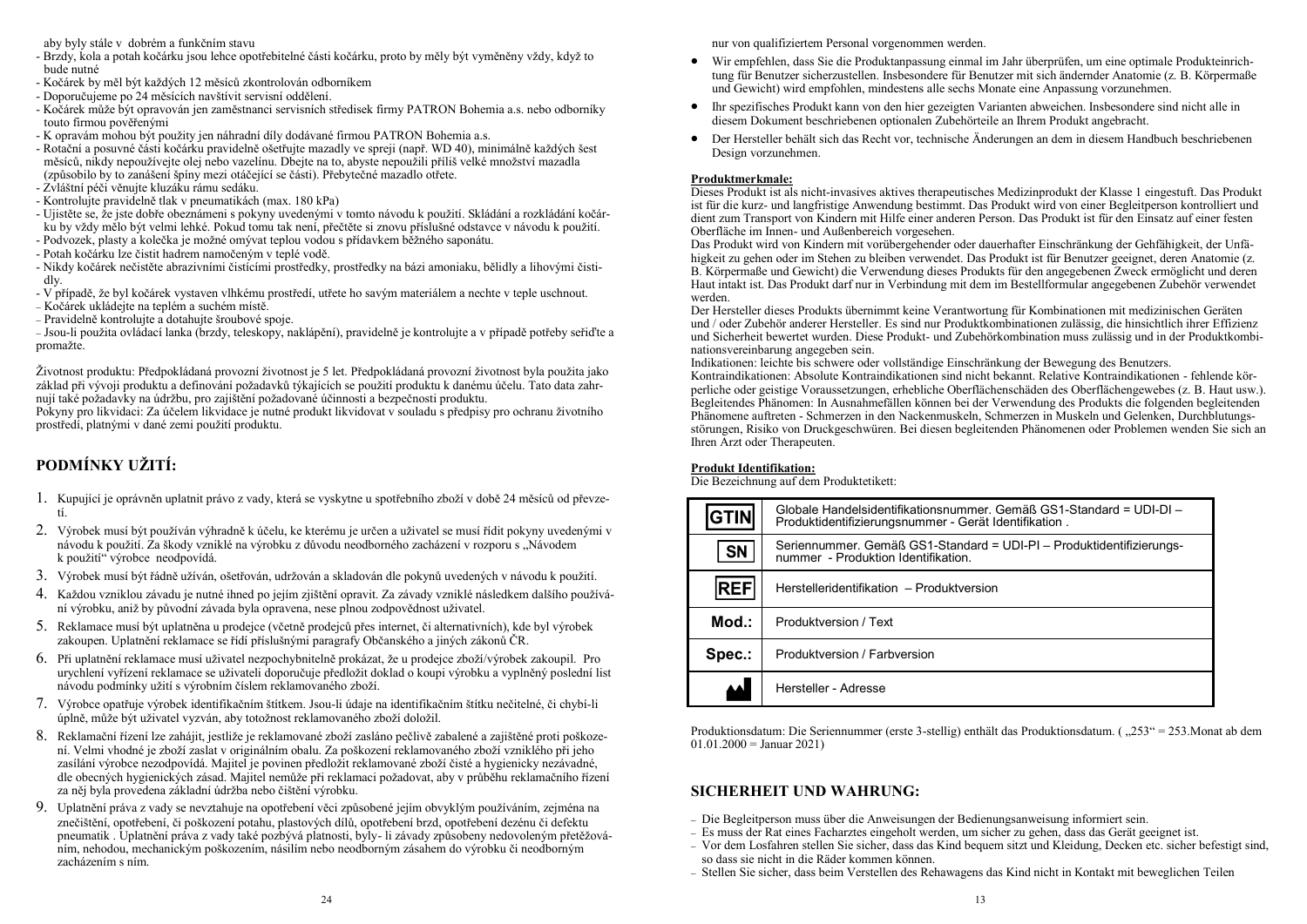kommt und sich nicht verletzt.

- − Beim Verstellen der Rückenlehne halten Sie die mit einer Hand fest, um ihre plötzliche Bewegung und Verletzung des Kindes zu vermeiden.
- Der Kinderwagen darf NICHT als Kindersitz verwendet werden, wenn er in einem Kraftfahrzeug oder Bus fährt, es sei denn, das Fahrzeug ist dafür ausgerüstet und der Kinderwagen ist gemäß den Anforderungen von ISO 7176 -19 oder zusätzlich ANSI / RESNA WC-4: 2012, Abschnitt 19 Anhang A stoßgeprüft
- − Der Kinderwagen ist für Fahrt duch Treppe nicht geeignet.
- − Erlauben Sie dem Kind ohne Hilfe in oder aus dem Rehawagen nicht zu steigen.
- − Arretieren Sie beim Ein- und Aussteigen immer die Feststellbremsen.
- − Stellen Sie sicher, dass alle Zubehörteile, Haltebügel und Fixationen richtig angebracht und verriegelt sind.
- − Stellen Sie sich nicht auf die Fußstütze.
- − Der abgestellte Rehawagen muss immer mit der Feststellbremse arretiert sein.
- − Die Überwindung des Bordsteins probieren Sie zuerst ohne Kind aus.
- − Die Begleitperson sollte besonders aufmerksam auf Feuerrisiken achten. Erkunden Sie sich in Gebäuden zuerst über die Notausgänge und achten Sie auf die dortigen Verhaltensregeln im Brandfall.
- − Lassen Sie das Kind nicht mit dem Rehawagen spielen oder sich daran hängen. Es konnte sich verletzen.
- − Fahren Sie mit dem Rehawagen aufmerksam, um die Unfälle infolge der Unaufmerksamkeit zu vermeiden, und achten Sie darauf, jegliche gefährliche Situationen zu vermeiden.
- − Überladen Sie den Rehawagen nicht. Beim Überladen des Sitzes, des Schiebers oder Korbes konnte die Stabilität des Rehawagens beeinträchtigt werden.
- − Bei der Manipulation seien Sie vorsichtig, um sich selbst oder das Kind nicht zu verletzen.
- − Überwinden Sie die Hindernisse immer, wenn möglich mit Hilfe einer Rampe oder benutzen Sie einen Fahrstuhl.
- − Den Rehawagen müssen immer nur zwei Begleitpersonen tragen!
- − Wenn Sie und Ihr Helfer nicht sicher sind, den Wagen ohne Gefahr tragen zu können, tun Sie das nicht!
- − Beachten Sie Ihre Sicherheit besonders bei Fahrten auf den Straßen.
- − Benutzen Sie den Rehawagen nicht bestimmungsfremd zu anderen Zwecken, als vorgesehen.
- − Benutzen Sie den Rehawagen nicht für mehr Kinder als er konstruiert wurde.
- − Benutzen Sie nur PATRON—Zubehör, oder ein vom Hersteller zugelassenes Zubehör.
- − Beachten Sie beim Zusammenfalten des Rehawagens die Anweisungen der Bedienungsanleitung um Beschädigung oder ein Verbiegen des Gestells zu vermeiden. Verbogenes Gestell fährt nicht mehr gerade.
- − Sollten Sie am Rehawagen einen Mangel feststellen, der einer Sicheren Benutzung hindert (z. B. Gestellschaden, Risse, abgefallene Teile, Schrauben, sichtbare Schäden), hören Sie unverzüglich mit der Benutzung des Rehawagens auf und kontaktieren Sie Ihren Verkäufer/Rehatechniker.
- − Hersteller kann keine Verantwortung für die Benutzung von Zubehörteilen von anderen Herstellern übernehmen.
- − Bei der Handhabung mit dem Rehawagen handeln Sie immer so, das keine Schäden oder Verletzungen am jeweiligen Nutzer, Ihnen selbst, oder anderen Personen auftreten können. Hersteller, PATRON Bohemia a.s., ist nicht verantwortlich für jegliche Verluste oder Schäden, die durch die inkorrekte Handhabung mit dem Rehawagen verursacht wurden.

## **VORBEREITUNG FÜR DEN GEBRAUCH, GEBRAUCH:**

#### **Ausfalten des Buggys:**

Stellen Sie den Buggy auf die Räder, lösen Sie die Transportsicherung, nehmen Sie sich einen Handgriff (rechts) und drücken Sie das entsprechende Sitzrohr (links) nach unten. Wenn der Buggy teilweise ausgefaltet ist, befestigen Sie die Fußbank mit Klemmhebel. (beim Einschieben der Fußbankrohren müssen die Federstifte gedrückt werden). Drücken Sie das Sitzrohr fest herunter um sicher zu gehen, dass der Buggy vollständig aufgeklappt und sicher eingerastet ist. Bringen Sie die Hinterspange(n) und die Fußbank in die gerade Position, damit die richtig verriegelt werden. Wickeln Sie das Polstermaterial um die Armlehen.

#### **Fußstütze:**

**Anbau -** Stellen Sie den aufgebauten, gebremsten Buggy auf den Boden und lösen Sie die beide Klemmhebel. Nehmen Sie die Fußstütze, drücken Sie die Federstifte an der oberen Hinterseite der Röhre entsichern Sie den Sicherungsstift und Schieben Sie die Fußbankröhren in die Rahmenröhren herein,

bis die Federstifte in der niedrigsten Position einrasten.

**Höheneinstellung –** Lösen Sie die beiden Klemmhebel der Fußbank (bei niedrigster Position drücken Sie die Federstifte), und stellen Sie die Fußbank in die richtige Höhe ein. Die Oberschenkel des Patienten sollten fast parallel zur Sitzfläche positioniert werden. Platzieren Sie die Fußbank nicht zu hoch, dies verursacht einen unangenehmen Druck auf das Gesäß. Zuletzt ziehen Sie die Klemmhebel fest.

**Abbau -** Stellen Sie den aufgebauten, gebremsten Buggy auf den Boden, lösen Sie die Klemmhebel, und ziehen Sie die Fußstütze in die niedrigstmögliche Position. Drücken Sie auf die hinteren Federstifte, entsichern Sie den Sicherungsstift und ziehen Sie die Fußstütze an beiden Seiten gleichmäßig heraus.

#### **Sitztiefeneinstellung:**

Die Sitztiefe stellen Sie gemäß folgenden Anweisungen so ein, damit die Oberschenkel im möglichst großen Be-

Pro zabrzdění kočárku sešlápněte plně směrem dolu páčky obou brzd u zadních kol. Pro odbrzdění páčky nadzvedněte.

#### **Pětibodový bezpečnostní pás**

nastavení délky - posaďte dítě do kočárku a posuvnými, plastovými zarážkami nastavte délku pásu. zapnutí - posaďte dítě do kočárku, okem mezinožní části pásu prostrčte jednu sponu pásu a zasuňte spony do sebe. Provlékněte ramenní pásy koženkovými oky našitými na nástavci zádové opěrky a současně pásy provlékněte koženkovými oky našitými na zádové opěrce. Nakonec ramenní pásy dle potřeby pomocí posuvných plastových zarážek utáhněte.

rozepnutí - bočním tlakem na spony je odjistěte a rozepněte.

#### **Nasedání do kočárku**

ujistěte se, že je kočárek zabržděný; pokud je to nutné, opřete kočárek vodítky o zeď nebo požádejte důvěryhodnou osobu, aby kočárek podržela; opatrně posaďte dítě do kočárku a zapněte pětibodový bezpečnostní pás. Upravte podnožku do potřebné polohy. Dbejte na to, aby dítě vždy sedělo pohodlně.

#### **Vysedání z kočárku**

ujistěte se, že je kočárek zabržděný; pokud je to nutné, opřete kočárek vodítkem o zeď nebo požátejte důvěryhodnou osobu, aby kočárek podržela; rozepněte pětibodový bezpečnostní pás a opatrně dítě z kočárku vyndejte. **Výztuha sedáku**

z bezpečnostních důvodů výztuhu sedáku neodnímejte. Výztuha je vybavena pásky se sponou a suchým zipem, které lze dle Vaší potřeby utáhnout nebo povolit a tím nastavit tvrdost sedáku. Pásky jsou zapnuté na spodní straně výztuhy sedáku.

**Polstrování** zád.opěrky a sedáku není odnímatelné.V případě potřeby jej lze omývat hadříkem či houbou namočenou ve vlažné vodě s jemným čistícím prostředkem.Polstrování područek lze odejmout a vy prat ručně ve vodě max 40°C teplé.

#### **Překonání obrubníku a nízkých překážek**

dolů - pevně držte vodítka kočárku, najeďte předními koly kolmo na hranu obrubníku, malým tlakem na vodítka směrem dolů trochu nadlehčete přední kola kočárku a opatrně jimi sjeďte z obrubníku. Malým tlakem na vodítka směrem nahoru trochu nadlehčete zadní kola kočárku a opatrně jimi sjeďte z obrubníku.

nahoru - najeďte předními koly kolmo k obrubníku, tlakem na vodítka směrem dolů zvedněte přední kola kočárku do potřebné výšky a najeďte jimi na chodník. Tlakem na vodítka směrem nahoru zvedněte zadní kola kočárku do potřebné výšky a najeďte jimi na chodník.

#### **Přenášení kočárku**

- použijte nájezdovou rampu nebo výtah vždy, když je to možné
- pokud musíte překonat schody, musí kočárek přenášet nejméně dvě osoby
- nikdy nepřenášejte kočárek pokud si Vy a Váš pomocník nejste jisti,že kočárek i s dítětem bezpečně přenesete
- pokud při přenášení kočárku pocítíte únavu, odpočiňte si
- při přenášení kočárku nesmí mít dítě ruce vně kočárku
- nikdy kočárek nezvedejte za podnožku

#### ze schodů

pevně uchopte vodítka kočárku, najeďte předními koly kočárku kolmo k horní hraně schodiště, Váš pomocník pevně uchopí podvozek kočárku u trubek sedátka, kočárek spolu nadzvedněte, opatrně sneste kočárek dolů a postavte ho na všechna čtyři kola. (obr.1)

#### do schodů

pevně uchopte vodítka kočárku, najeďte zadními koly kočárku kolmo ke spodnímu schodu schodiště, Váš pomocník uchopí podvozek kočárku u trubek sedátka, kočárek spolu nadzvedněte, opatrně vyneste kočárek nahoru a postavte ho na všechna čtyři kola. (obr. 2)

#### **Skládání kočárku**

odjistěte zadní rozpěru skládacího mechanismu rámu.

Uchopte podnožku a tahem směrem vzhůru ji povolte. Ujistěte se, že potah zádové opěry je prohnutý směrem do kočárku, aby nedošlo k jeho poškození rozpěrou skládacího mechanizmu. Uchopte přední část výsuvné trubky sedáku na obou stranách a mírným tahem vzhůru kočárek složte (obr.3). Složený kočárek zajistěte transportní pojistkou.

## **ÚDRŽBA, LIKVIDACE PRODUKTU:**

- Váš kočárek Vám při dodržování níže uvedených instrukcí bude sloužit dlouho, aniž byste museli využít služeb Vašeho servisního střediska

- Pravidelně kontrolujte uzávěr vodítka, zajištění hrazdičky, úchyty na kočárku, spoje, podnožku a pojistku vodítka,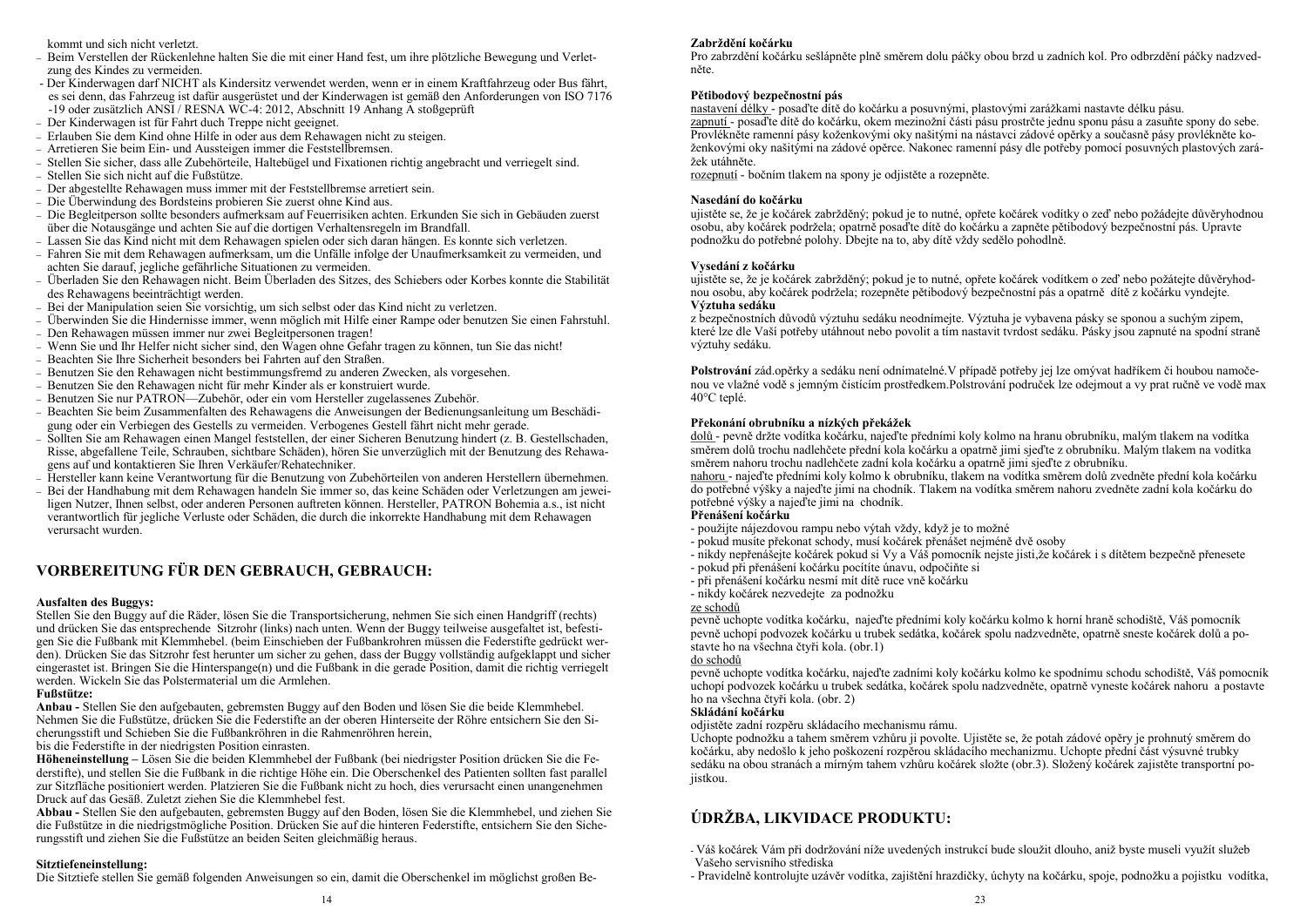- − Kočárek není určen k jízdě na schodišti.
- − Jízdě s kočárkem vždy věnujte dostatečnou pozornost, abyste se vyhnuli nehodám, které by se mohly při případné nepozornosti přihodit
- − Nepřetěžujte kočárek, při přetížení lůžka, sedačky, tašky, nebo koše by mohlo dojít k narušení stability kočárku
- − Při manipulaci s kočárkem dávejte pozor, abyste nezranili sebe nebo dítě
- − Pro překonání překážek použijte nájezdovou rampu nebo výtah, když je to možné
- − Kočárek musí přenášet vždy nejméně dvě osoby
- − Kočárek nikdy nepřenášejte, pokud si vy a váš pomocník nejste jisti, že je i s dítětem bezpečně přenesete
- − Při jízdě s kočárkem po ulici dbejte pravidel bezpečnosti silničního provozu
- − Neužívejte kočárek k jiným účelům, než ke kterým je určen
- − Neužívejte kočárek pro větší počet dětí, než pro jaký byl konstruován
- − Nepoužívejte žádné příslušenství, které není dodáváno či schváleno výrobcem
- − Při častém skládání a rozkládání kočárku je třeba zvlášť pečlivě dodržovat návod k použití, předejdete tím nestabilitě stopy kočárku. Při nedodržování návodu na skládání kočárku může dojít k zakřivení konstrukce
- − V případě zjevné závady bránící bezpečnému používání výrobku (např. poškození podvozku, odpadlá část či jiné opticky viditelné vady, praskliny apod.) je třeba neprodleně přestat užívat výrobek a kontaktovat prodejce.
- − Firma PATRON Bohemia a.s. nenese zodpovědnost za škody způsobené používáním jiných doplňků než dodávaných touto firmou
- − Firma PATRON Bohemia a.s. nenese zodpovědnost za škody a nehody způsobené nesprávnou manipulací s kočárkem

## **PŘÍPRAVA K POUŽÍTÍ, POUŽITÍ:**

#### **Rozložení kočárku**

Položte složený, zabržděný kočárek na kola, postavte se za zadní kola kočárku a odepněte transportní pojistku. Kočárek částečně rozložte tlakem na přední část výsuvné trubky sedáku, nasaďte trubky podnožky současně na obě strany přední trubky kočárku a utáhněte na obou stranách zajišťovací páčky podnožky s ráčnou. Poté kočárek úplně rozložte tlakem na přední část výsuvné trubky sedáku, zkontrolujte úplné rozložení kočárku a zajistěte je pomocí plného roztažení zadní rozpěry skládacího mechanismu rámu. Podnožku stlačte směrem dolů do vodorovné polohy. Nasaďte potahy područek a upevněte je pomocí suchých zipů. Nakonec nasaďte lýtkovou opěru a upevněte ji suchým zipem.

#### **Podnožka**

nasazení - částečně rozložený, zabržděný kočárek položte na zem a povolte zajišťovací páčky podnožky s ráčnou na obou stranách přední trubky, nasaďte trubky podnožky současně do přední trubky kočárku dle požadované výšky, odjistěte aretační kolíček a obě zajišťovací páčky podnožky s ráčnou utáhněte. Nakonec kočárek úplně rozložte a podnožku stlačte dolů do vodorovné polohy.

odejmutí - částečně složený, zabržděný kočárek položte na zem, povolte zajišťovací páčky podnožky s ráčnou na obou stranách přední trubky kočárku, odjistěte aretační kolíček a obě trubky podnožky současně vyjměte. nastavení výšky podnožky - povolte zajišťovací páčky podnožky s ráčnou na obou stranách (v nejnižší poloze zmáčkněte pojistky nastavení výšky podnožky) a nastavte výšku podnožky adekvátně na obou stranách tak, aby stehna byla téměř rovnoběžně se sedákem kočárku. Nezvedejte podnožku příliš vysoko, mohlo by to způsobit nepříjemný tlak na hýždě. Nakonec zajišťovací páčky podnožky s ráčnou utáhněte.

#### **Páčka s ráčnou**

Páčka s ráčnou umožňuje dotahování spoje v případě, dostane-li se páčka do polohy, že nejde s ní otáčet kolem celé její osy. Nadzdvihnutím páčky je možno otočit páčkou, bez toho, aby se otáčel šroub a nastavit jí do nekolizní polohy. Tímto způsobem je možno svěrné spojení postupně dotahovat nebo uvolňovat.

#### **Nastavení hloubky sedáku**

sedák nastavte podle následujících instrukcí tak, aby stehna byla podepřena v co největším rozsahu. Odtlačte pojistky nastavení hloubky sedáku a upravte délku výsuvné trubky sedáku stejně na obou stranách, ujistěte se, že se obě pojistky sedáku zacvakly. Sedák přizpůsobte délce výsuvné trubky sedáku. Ujistěte se o správném vypnutí sedáku pomocí suchého zipu, který je umístěn na zadní straně zádové opěrky.

#### **Nastavení výšky zádové opěrky a vodítka**

zádovou opěrku nastavte tak, aby poskytovala maximální komfortní podporu hlavy. Na nástavci zádové opěrky jsou našity pásky se suchým zipem, které jsou protaženy koženkovými oky zádové opěrky a zaplé na zadní straně zádové opěrky. Rozepněte pásky se suchým zipem a vyvlékněte je z koženkových ok. Povolte zajišťovací imbusové šrouby nastavení výšky vodítka, povytáhněte pojistky nastavení výšky vodítka a upravte délku vodítka adekvátně na obou stranách. Poté zajišťovací imbusové šrouby utáhněte a nástavec zádového opěradla přizpůsobte délce vodítka (pásky se suchým zipem protáhněte zpět koženkovými oky na nástavci zádové opěrky a součastně oky na zádové opěrce). Ujistěte se o správném vypnutí potahu pomocí suchého zipu.

reich unterstützt werden. Lösen die den Sitz-Klettband in der Hinterseite des Rückens. Drücken Sie die Federstifte und schieben Sie die Sitzrohren nach Bedarf aus oder ein, bis die Federstifte einrasten. Befestigen Sie wieder den Klettband.

#### **Bremsen:**

Um die Bremsen zu arretieren, treten sie auf die beiden Tritthebel. Mit dem Aufheben der Hebel lösen Sie wieder die Bremsen.

#### **Rückenlehnen- und Handgriffhöheneinstellung:**

Die Rückenlehne stellen Sie so ein, damit die bequeme Unterstützung des Kopfes gewährleistet wird. Auf dem Rückenaufsatz befinden sich die angenähten Klettverschlussbänder. Die sind durch die Ösen im Rücken durchgezogen und auf der hinteren Seite der Rückenlehne befestigt. Lösen Sie die Klettverschlüsse und fädeln Sie die von Ösen aus. Lösen Sie die Klemmhebel, ziehen den Sicherheitsbolzen aus und schieben den Handgriff, bis der Bolzen wieder einrastet. Ziehen Sie den Klemmhebel fest. Wiederholen Sie dies für den anderen Handgriff. Ziehen Sie die Klettbände durch die passenden Ösen durch und befestigen auf dem Rücken. Vergewissern Sie sich, dass der Bezug gut eingespannt ist.

#### **Fünfpunkt-Sicherheitsgurt:**

Längeeinstellung – setzen Sie das Kind in den Buggy und justieren Sie die Riemen mit Kunststoffschnallen in der gewünschten Länge.

Schließen – öffnen Sie den Schrittbandklettverschluss und lösen die gabelartigen Schnellverschlüsse. Nun setzen Sie das Kind in den Buggy, setzen Sie ihm die Schulterriemen an und schließen die Schnellverschlüsse und den Klettverschluss. Die Schulterriemenhöhe passen Sie so an, dass Sie die Plastikschnallen aus den Kunstlederösen ausfädeln und in die geeignete Position durchziehen.

Öffnen – durch Seitendruck auf die Schnellverschlüsse öffnen Sie die.

#### **Einsteigen in den Buggy:**

Gehen Sie sicher, dass der Buggy festgestellt ist, um den Einstieg leichter zu machen. Wenn nötig, stellen Sie den Buggy an eine Wand oder einen anderen unbeweglichen Gegenstand (alternativ kann auch eine andere Person den Buggy von hinten halten). Setzen Sie das Kind vorsichtig in den Buggy, legen Sie den Sicherheitsgurt an und stellen Sie die Fußstütze ein. Das Kind sollte immer bequem sitzen.

#### **Aussteigen:**

Stellen Sie sicher, dass der Buggy festgestellt ist. Wenn nötig, stellen Sie den Buggy an eine Wand oder einen anderen unbeweglichen Gegenstand (alternativ kann auch eine andere Person den Buggy von hinten halten). Lösen Sie die Sicherheitsgurte und heben Sie das Kind vorsichtig heraus.

#### **Bezug:**

Der Sitz- und der Rückenlehnebezug sind nicht abnehmbar. Sie können sie mit warmem Wasser und mildem Reinigungsmittel abwaschen. Die Armlehnen sind abnehmbar und mit der Hand bei max. 40°C mit mildem Reinigungsmittel abwaschbar.

#### **Bordsteine und einzelne Stufen bewältigen**

**Nach unten -** bringen Sie die Vorderräder an den Rand des Bordsteins, halten Sie die Handgriffe fest und kippen Sie den Buggy leicht nach hinten. Während Sie den Buggy auf den Hinterrädern balancieren, lassen Sie ihn langsam den Bordstein herunter. Kippen Sie den Buggy an einem Bordstein niemals nach vorn.

**Nach oben** – fahren Sie die Vorderräder an Rand des Bordsteins, halten Sie die Handgriffe fest, und kippen Sie den Buggy leicht nach hinten. Fahren Sie die Vorderräder den Bordstein herauf. Heben Sie die Hinterräder an, und platzieren sie auf den Bordstein.

#### **Stufen bewältigen:**

Soweit vorhanden, benutzen Sie immer Rampen oder Aufzüge

Wenn es möglich ist, sollten die Stufen vermieden werden, wenn es keine Alternative gibt, die Stufen zu bewältgen, stellen Sie immer sicher, dass eine weitere Person da ist, die Ihnen helfen kann.

Versuchen Sie nie die Stufen zu bewältigen, wenn Sie und Ihr Helfer nicht absolut sicher sind, die Kontrolle über den Buggy zu haben und das Gewicht, mitsamt Insassen, tragen zu können.

Beim tragen des Buggys müssen die Begleitperson und Ihr Helfer einen absolut sicheren Stand haben, um den Buggy ganz fest halten zu können.

Die Hände der Begleitperson müssen durchgehend an den Handgriffen bleiben.

Machen Sie nach einigen Stufen regelmäßige Pausen.

Heben Sie den Buggy nicht mit den Fußstützen.

#### **Stufen heruntergehen:**

Halten Sie die Handgriffe fest, positionieren Sie den Buggy rechtwinklig mit den Vorderrädern an der obersten Stufe, Ihr Helfer ergreift das Fahrgestell an vorderes Rahmenrohr, den Buggy heben Sie zusammen an, tragen vorsichtig herunter über, und stellen auf alle vier Räder. (Abb.1).

#### **Stufen heraufbringen:**

Halten Sie die Handgriffe fest. Positionieren Sie den Buggy rechtwinklig mit den Hinterrädern zur untersten Stufe. Ihr Helfer ergreift das Fahrgestell an dem vorderen Rahmenrohr, den Buggy heben Sie zusammen an, tragen vorsichtig herauf über, und stellen auf alle vier Räder. (Abb.2).

#### **Zusammenklappen des Buggys:**

Entriegeln Sie die Hinterspange(n) des Zusammenklappmechanismus. Ergreifen Sie die Fußbank und entriegeln Sie sie mit einem Hochzug in der Mitte. Stellen Sie sicher, decken sich die Rückenlehne in Richtung der Kinderwagen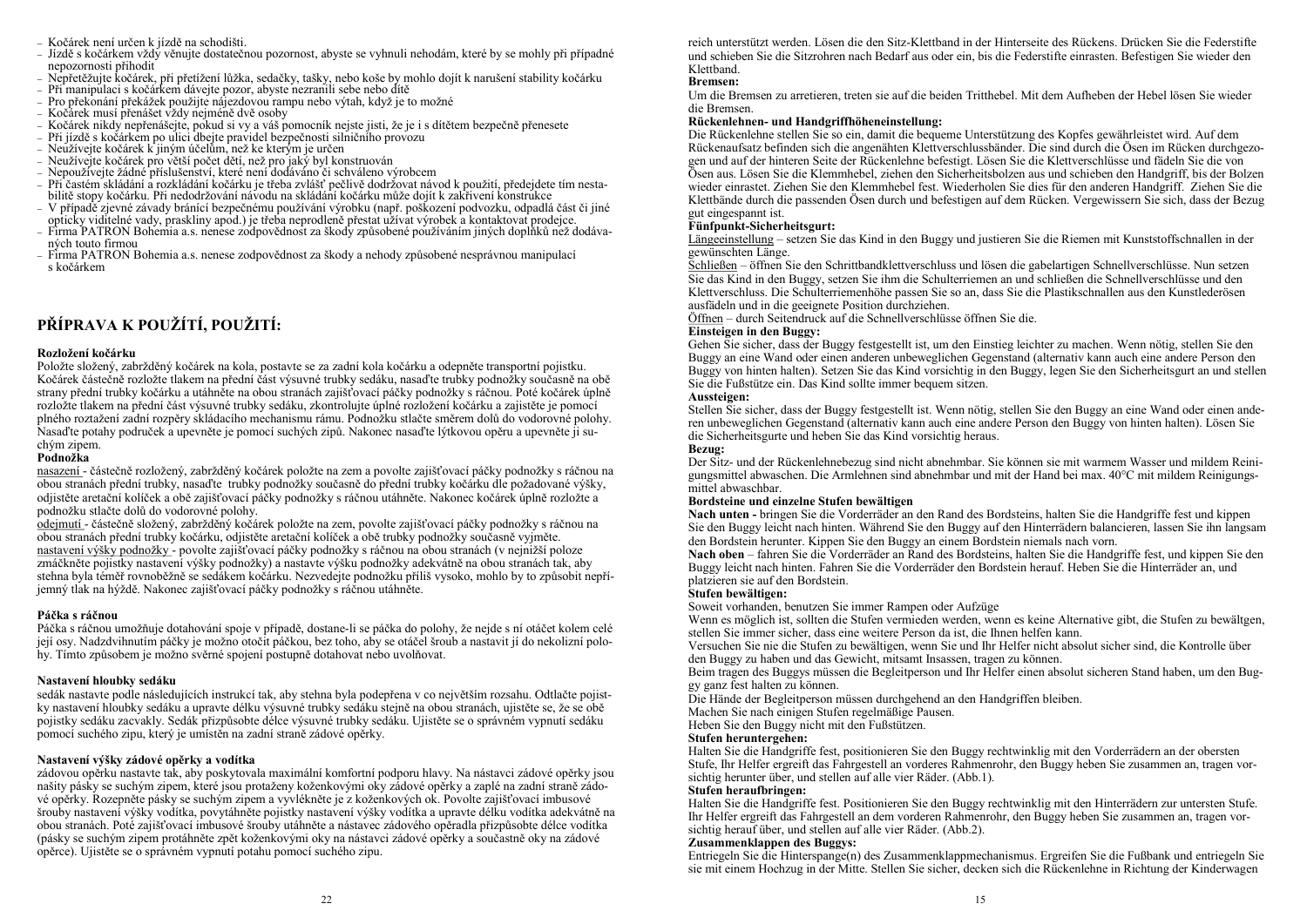gebogen Schäden an dem Distanz Faltmechanismus zu verhindern.

Nehmen Sie sich einen Handgriff (rechts) und ziehen Sie das entsprechende Sitzrohr (links) hoch. Den zusammengefalteten Buggy versichern Sie mit der Transportsicherung.

## **WARTUNG, PRODUKTENTSORGUNG:**

- − Ihr Buggy wird Ihnen beim Einhalten der unten angegebenen Anweisungen lange problemlos dienen, ohne dass Sie ihm in Ihrer Fachwerkstatt reparieren lassen müssen.
- − Prüfen Sie regelmäßig die Spangen, Klemmhebel, Sicherheitsbolzen, Federstifte und Fußstütze, um sicherzugehen, das sie sicher und voll intakt sind.
- − Bremsen, Räder und Bezug sind Verbrauchsgegenstände und sollten, wenn nötig, von Ihrer Fachwerkstatt gewechselt werden.
- − Wir empfehlen den Buggy alle 12 Monate von einem bewährten Sanitätshaus/einer Fachwerkstatt überprüfen zu lassen.
- − Wir empfehlen, dass nach 24 Monaten eine Service-Abteilung besuchen.
- − Sollte der Buggy beschädigt sein, oder eine Reparatur notwendig sein, wenden Sie sich an Ihren Fachhändler.
- − Alternativ steht Ihnen PATRON Deutschland GmbH für Produktinformationen zur Verfügung.
- − Es sollen nur Ersatzteile PATRON Deutschland GmbH verwendet werden.
- − Dreh- und Schiebeteile schmieren Sie regelmäßig mit Spray-Schmiermittel (z.B. WD 40), minimal jede sechs Monate, benutzen Sie nie Öl oder Vaseline. Beachten Sie, damit Sie nicht zu viel Schmiermittel benutzen (dies verursacht eine Schmutzeintragung zwischen Rotations-/Schiebeteile). Überflüssiges Schmiermittel wischen Sie ab.
- − Vergewissern Sie sich, dass Sie mit den Hinweisen dieser Bedienungsanweisung vertraut sind.
- − Der Buggy sollte sich immer leicht zusammen- und ausfalten lassen. Sollte dies nicht der Fall sein, lesen Sie bitte noch einmal die betreffenden Absätze der Bedienungsanleitung nach.
- − Das Fahrgestell, die Plastikteile und die Räder können mit einem Schwamm, warmem Wasser und einem milden Reinigungsmittel abgewaschen werden.
- − Der Bezug kann mit einem nassen Stofflappen gewaschen werden.
- − Benutzen Sie keine Poliermittel, Ammoniak-, Chlorid- oder Alkoholhaltige Reinigungsmittel.
- − Nach der feuchten Reinigung, wischen Sie alles mit einem weichen Stofflappen ab und stellen Sie den Buggy komplett aufgebaut an einem warmen und trockenen Ort zum Abtrocknen.
- Lagern Sie den Buggy an einem warmen und trockenen Ort.
- − Überprüfen Sie und ziehen Sie die Verschraubungen regelmäßig nach.
- − Wenn die Steuerleitungen (Bremsen, Teleskope, Tilt) verwendet sind, überprüfen Sie die regelmäßig und wenn erforderlich stellen Sie die ein und schmieren Sie die.

Produktlebensdauer: Die erwartete Produktlebensdauer beträgt 5 Jahre. Die erwartete Produktlebensdauer wurde als Grundlage für die Produktentwicklung und die Definition der Anforderungen für die Verwendung des Produkts für den angegebenen Zweck verwendet. Diese Daten enthalten auch Wartungsanforderungen, um die erforderliche Effizienz und Sicherheit des Produkts zu gewährleisten.

Entsorgungshinweise: Zur Entsorgung muss das Produkt gemäß den geltenden Umweltschutzbestimmungen des Landes, in dem das Produkt verwendet wurde, entsorgt werden.

## **GEWAHRLEISTUNGSBEDINGUNGEN:**

- 1. Es gibt auf das Produkt einen Gewährleistungsanspruch von 24 Monaten. Die Gewährleistungsfrist beginnt mit dem Tage des Kaufes der Ware. Die Gewähr wird auschließlich für Mängel des Materiales und Herstellungsfehler übernommen.
- 2. Wenden Sie sich im Reklamationsfall ausschließlich an Ihren Fachhändler, bei dem Sie die Ware gekauft bzw. bezogen haben.
- 3. Um den Gewährleistungsanspruch geltend machen zu können, muss der Kassenbon und der ordentlich ausgefüllte Garantieschein vorgelegt werden. Das Identifikationsetikett am Produkt muss während der Gewährleistungsfrist unbeschädigt und lesbar erhalten bleiben. Erst dann kann das Reklamationsverfahren eröffnet werden.
- 4. Der Gewährleistungsanspruch wird nach betreffenden Absätzen des BGB geregelt.
- 5. Das Produkt muss gemäß Bedienungsanweisung und nur zum Zweck, zu welchem es bestimmt ist, gebraucht werden. Für Schäden, welche aus Grunde des unsachgemäßen Gebrauchs in Widerspruch mit Gebrauchsanweisung entstanden haben, ist der Hersteller/Vertriebsfirma nicht verantwortlich!
- 6. Das Produkt muss ordentlich gepflegt, gewartet und gelagert werden. (Siehe Bedienungsanweisung)
- 7. Das Reklamationsverfahren wird erst dann eröffnet, wenn die Ware komplett, ordentlich eingepackt und gegen mögliche Beschädigung gesichert, zugestellt wird. Der Inhaber des Produktes ist verpflichtet, die reklamierte Ware in einem sauberen Zustand vorzulegen. Der Inhaber kann während des Reklamationsverfahrens vom Hersteller/Vertrieb nicht verlangen, eine übliche Wartung oder Pflege durchführen zu müssen.

• Výrobce si vyhrazuje právo na provádění technických změn u provedení popsaného v tomto návodu.

#### **Funkce produktu:**

Tento produkt je klasifikován jako neinvazivní aktivní terapeutický prostředek třídy 1. Produkt je určen ke krátkodobému i dlouhodobému použití. Produkt je ovládán doprovodnou osobou a slouží k přepravě dětí za pomoci jiné osoby. Produkt je určen pro použití na pevném podkladu v interiérech a exteriérech.

Produkt slouží dětem s dočasným nebo trvalým omezením schopnosti chůze, neschopným chůze, či prostého stoje. Produkt je vhodný pro uživatele, jejichž anatomie (např. tělesné rozměry a hmotnost) připouští použití tohoto produktu k danému účelu a jejichž kůže je neporušená. Produkt je nutné používat výhradně ve spojení s příslušenstvím, které je uvedeno v objednacím listu.

Za kombinace se zdravotnickými prostředky a/nebo příslušenstvím od jiných výrobců, nepřebírá výrobce tohoto produktu žádnou odpovědnost. Povoleny jsou pouze produktové kombinace hodnocené z hlediska jejich účinnosti a bezpečnosti, které jsou výhradně povoleny kombinovat na základě dohody o kombinaci.

Indikace: lehká až závažná nebo úplná omezení pohybu uživatele.

Kontraindikace: Absolutní kontraindikace nejsou známy. Relativní kontraindikace - chybějící fyzické nebo psychické předpoklady, výrazné plošné porušení povrchové tkáně (např. kůže, aj.).

Průvodní jevy: Při používání produktu se mohou výjimečně vyskytnout následující průvodní jevy - bolest krčního svalstva, svalů a kloubů, poruchy prokrvení, riziko dekubitů. V případě těchto průvodních jevů, či potíží kontaktujte ošetřujícího lékaře nebo terapeuta.

#### **Identifikace produktu:**

Informace na typovém štítku:

| <b>GTIN</b> | Globální číslo obch. položky. Dle normy GS1 = UDI-DI – Jedinečná identifi-<br>kace prostředku - identifikátor prostředku. |
|-------------|---------------------------------------------------------------------------------------------------------------------------|
| <b>SN</b>   | Sériové číslo. Dle normy GS1 = UDI-PI - Jedinečná identifikace prostředku -<br>identifikátor výroby.                      |
| <b>REF</b>  | Kód výrobce pro variantu produktu                                                                                         |
| $Mod.$ :    | Variantu produktu / text                                                                                                  |
| Spec.:      | Variantu produktu / barevné provedení                                                                                     |
|             | Informace o výrobci/adresa                                                                                                |

Datum výroby: Sériové číslo (první 3 číslice) obsahují datum výroby. ("253" = 253. měsíc od 01.01.2000 = leden 2021)

## **BEZPEČNOST A OCHRANA:**

- − Doprovodná osoba musí být obeznámena s instrukcemi uvedenými v návodu
- − Kočárek může být používán jen na doporučení lékaře
- − Před jízdou zkontrolujte zda dítě sedí pohodlně a zda se jeho oděv ani jiná textilie nemůže dostat do kontaktu s koly kočárku
- − Zajistěte, aby se dítě při nastavování kočárku nedostalo do styku s pohybujícími se částmi a nemohlo se zranit
- − Při nastavování náklonu zádové opěrky musí obsluha jednat tak, aby nedošlo k náhlému sklopení opěrky
- − Kočárek NESMÍ být používán jako sedačka pro dítě při cestování v motorovém vozidle nebo autobuse, pokud pro to vozidlo není vybaveno a pokud kočárek není testován nárazem podle požadavků normy ISO 7176-19
- − Nedovolte dítěti, aby nastupovalo a vystupovalo z kočárku bez pomoci doprovodné osoby
- − Při nasedání a vystupování z kočárku musí být kočárek vždy zabrzděn
- − Vždy se ujistěte, že jsou všechny fixační doplňky, bezpečnostní hrazdička a ostatní příslušenství správně připevněny a zajištěny
- − Nestoupejte na stupačku
- − Kočárek musí být zabrzděn vždy, když není v pohybu
- − Překonávání obrubníku nejdříve vyzkoušejte s prázdným kočárkem
- − Doprovodná osoba si musí být vědoma nebezpečí požáru; v budovách se informujte o umístění nouzového východu a o evakuačním plánu budovy
- − Nenechte dítě, aby si hrálo s kočárkem, mohlo by dojít ke zranění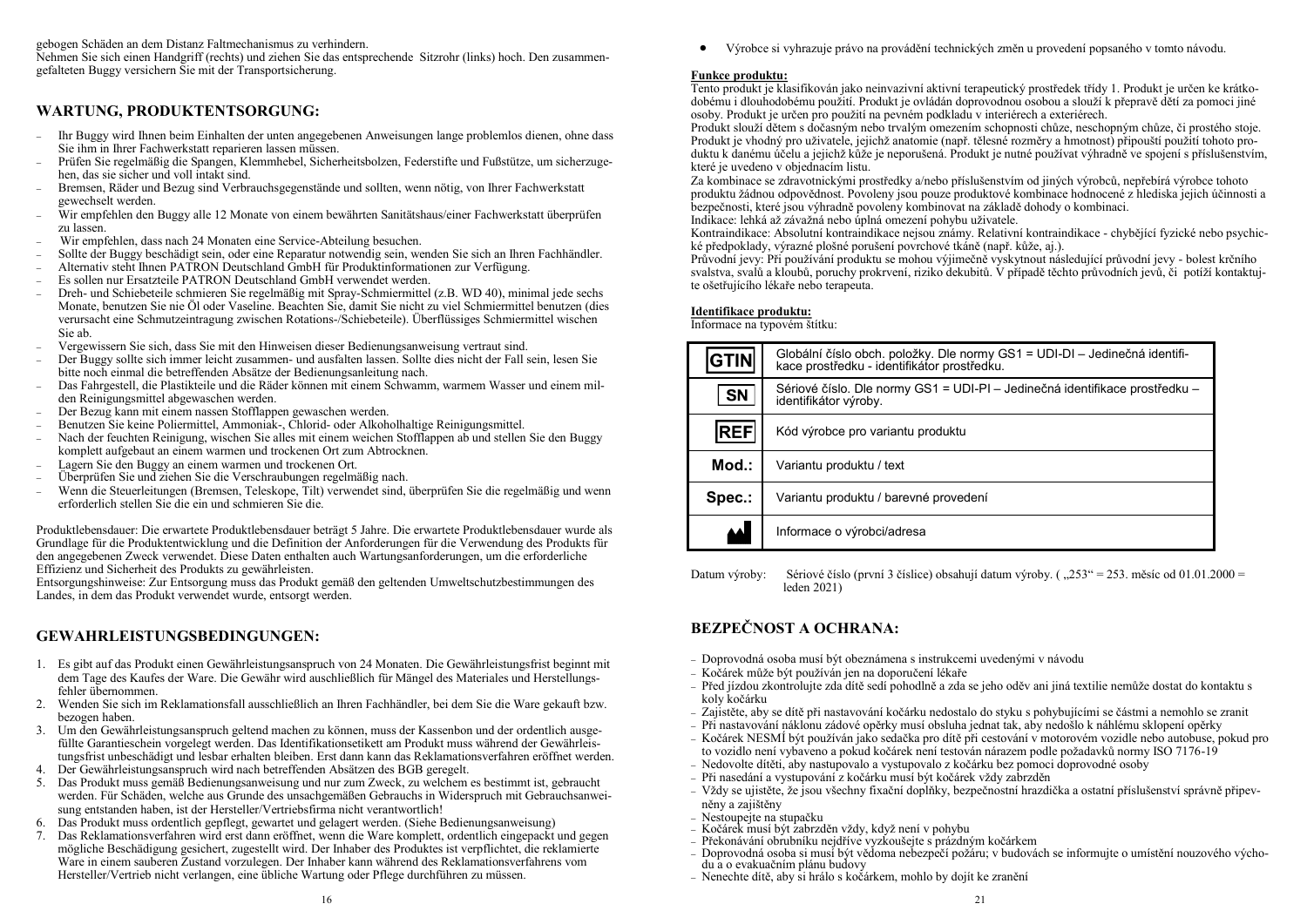#### *(Návod k obsluze - datum poslední revize: 10.05.2021)*

## **ÚVOD:**

Vážení zákazníci, před prvním použitím tohoto produktu si pozorně přečtěte tento dokument. Dodržujte veškeré bezpečnostní pokyny uvedené v tomto dokumentu. Budete-li mít nějaké dotazy ohledně produktu a jeho správného použití, obraťte se na odborný personál, či servisní středisko. Každou závažnou nežádoucí příhodu v souvislosti s produktem, či případné zhoršení zdravotního stavu uživatele v souvislosti s užíváním produktu, neprodleně ohlaste oficiálnímu distributorovi produktu ve vaší zemi, či výrobci produktu. Pro informace ohledně bezpečnosti a svolávacích akcích pro tento produkt, stejně jako produktové prohlášení o shodě, prosím kontaktujte oficiálního distributora produktu ve vaší zemi, či výrobci produktu. Tento dokument si pečlivě uschovejte pro následnou referenci.

#### $\mathbf{f}$ **………...VAROVÁNÍ, UPOZORNĚNÍ**

- **UPOZORNĚNÍ! Jakékoli břemeno (brašna, ….) připevněné k rukojeti ovlivňuje stabilitu kočárku!**
- $^{\circledR}$ **Nikdy nenechávejte své dítě bez dozoru!**
- **Doporučený tlak v pneumatikách: 180 kPa**

# **…….maximální nosnost výrobku.**

- **UPOZORNĚNÍ! Při nastavování kočárku držte prsty mimo pohybující se části mechanismu!**
- **UPOZORNĚNÍ! Ponechat dítě bez dozoru může být nebezpečné**
- **UPOZORNĚNÍ! Před použitím se přesvědčte, že všechna zajišťovací zařízení jsou zapojená**
- **UPOZORNĚNÍ! Zkontrolujte, zda připevňovací zařízení sedačky je před použitím řádně připojeno**
- **UPOZORNĚNÍ! Sedačka není vhodná pro dítě mladší 6 měsíců**
- **VAROVÁNÍ! Tento výrobek není vhodný pro běhání a jízdu na bruslích**
- **POZOR! Před použitím si pozorně pročtěte návod k použití a uschovejte jej pro pozdější nahlédnutí. Bezpečnost dítěte může být ohrožena, pokud nebudete postupovat podle návodu**

## **PRODUKT – POPIS, FUNKCE, IDENTIFIKACE:**

Obdrželi jste výrobek, který vám umožňuje všestranné každodenní použití doma i venku. Před prvním použitím produktu se pečlivě seznamte s jeho manipulací, funkcí a použitím, aby byla vyloučena jakákoli možnost poranění. Dbejte zejména na dodržování následujících pokynů:

- Všichni uživatelé a/nebo jejich doprovodné osoby musí být zaškoleni odborným personálem ohledně ovládání produktu. Uživatelé a/nebo jejich doprovodné osoby jsou povinni si přečíst a poučit se zejména o zbytkových rizicích tohoto produktu, v souvislosti s bezpečnostními pokyny uvedenými v tomto návodu.
- Produkt byl přizpůsoben potřebám uživatele. Dodatečné změny smí provádět pouze odborný personál.
- Doporučujeme provést kontrolu přizpůsobení produktu 1 x ročně, aby bylo možné zajistit optimální nastavení produktu pro uživatele. Zejména u uživatelů s měnící se anatomií (např. tělesné rozměry a hmotnost) je doporučeno přizpůsobení minimálně 1 x za půl roku.
- Váš konkrétní produkt se může lišit od variant, které jsou zde vyobrazeny. Zejména pak není na vašem produktu namontováno veškeré volitelné příslušenství popisované v návodu.
- 8. Jeder Mangel ist sofort anzumelden und muss möglichst schnell beseitigt werden. Für Folgeschäden, welche durch Nichtbeseitigung von ürsprünglichen Schäden entstanden haben, ist der Verbraucher völlig verantwortlich.
- 9. Es wird keine Gewähr übernommen für Mängel oder Schäden, welche auf Grund einer unrichtigen Benutzung entstanden haben; Z. B. durch unerlaubte Überlastung, Unfall, Gewalt oder durch ein unsachgemäßes Eingreifen in das Produkt. Keine Gewährleistung wird übernommen für natürliche Abnutzungserscheinungen (Verschleiß), für mechanische Beschädigung oder Verschmutzung (des Bezugs, der Plastik-Teile, der Bremsen, des Felgenprofils); auf einen Reifendefekt bezieht sich keine Gewährleistung.
- 10. Die Gewährleistungsfrist darf nicht mit einer Gebrauchszeit verwechselt werden. Die Gebrauchszeit ist eine Dauer, in welcher ein Produkt verwendet wird. (Falls regulär gebraucht, gepflegt, gewartet; mit Berücksichtigung von seinen Eigenschaften, seiner Konstruktion etc.)

Technische Änderungen an den Produkten sind vorbehalten.

### **BEMERKUNGEN:**